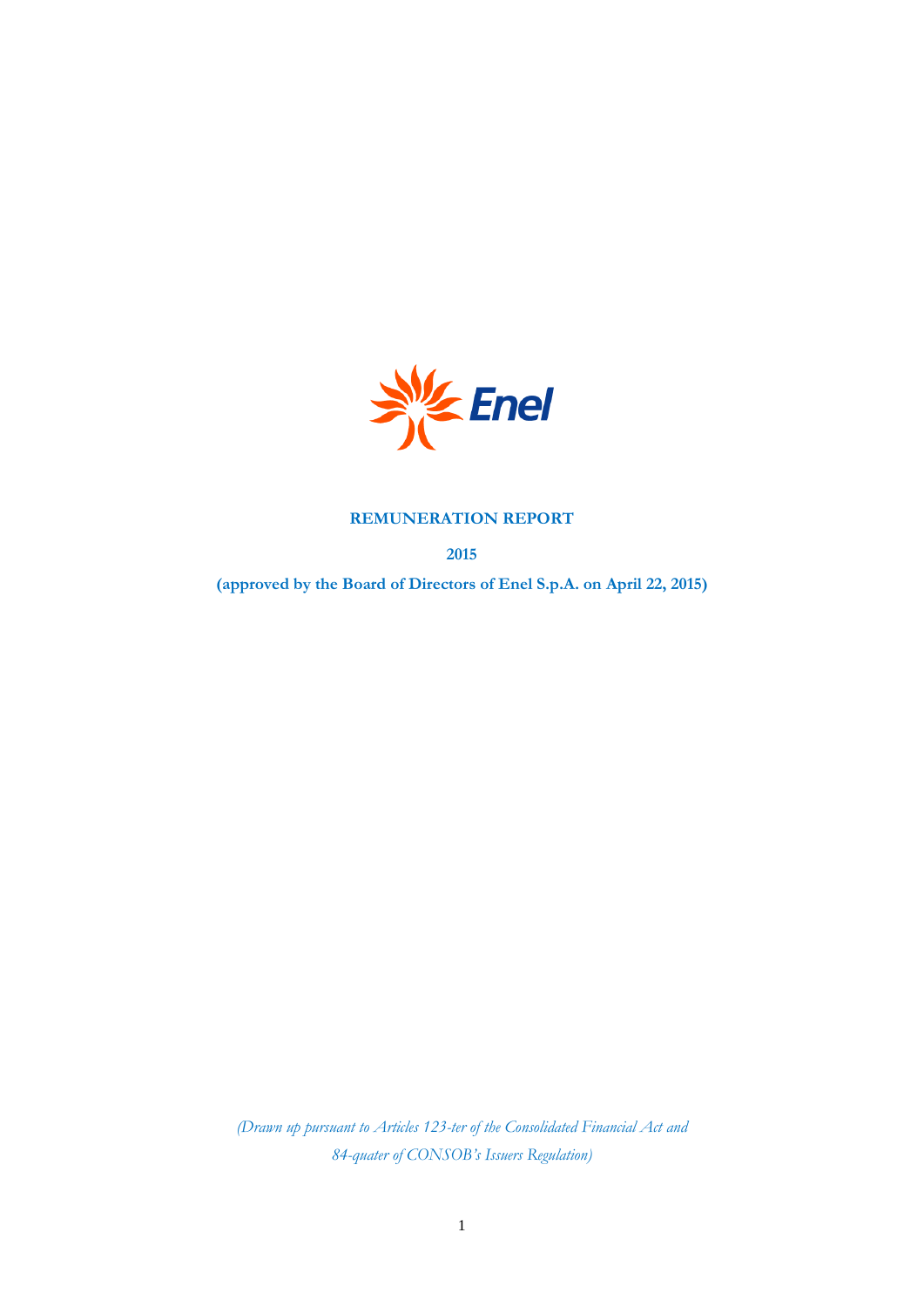## **Table of contents**

|              |  |                               |  | Letter from the Chairman of the Nomination and |  |
|--------------|--|-------------------------------|--|------------------------------------------------|--|
|              |  | <b>Compensation Committee</b> |  |                                                |  |
| Introduction |  |                               |  |                                                |  |

[Summary of the main features of Enel's remuneration](#page-5-0)  [policy](#page-5-0) 6

SECTION I: P[OLICY ON THE REMUNERATION OF THE](#page-7-0)  [MEMBERS OF THE](#page-7-0) BOARD OF DIRECTORS, THE GENERAL MANAGER, AND THE E[XECUTIVES WITH STRATEGIC](#page-7-0)  RESPONSIBILITIES. P[ROCEDURES FOR THE ADOPTION](#page-7-0)  [AND IMPLEMENTATION OF THE POLICY](#page-7-0). 8

- 1.1 [Procedures for the adoption and implementation](#page-7-1)  [of the policy](#page-7-1) 8
	- 1.1.1 [Bodies and persons involved in the](#page-7-2)  [preparation, approval and implementation](#page-7-2)  [of the policy.](#page-7-2) 8
	- 1.1.2 [Role, composition and functioning of the](#page-7-3)  [Nomination and Compensation](#page-7-3)  [Committee](#page-7-3) 8
	- 1.1.3 [Independent experts who took part in the](#page-8-0)  [preparation of the policy](#page-8-0) 9
- 1.2 [Remuneration policy concerning the members of](#page-8-1)  [the Board of Directors, the General Manager and](#page-8-1)  [Executives with strategic responsibilities](#page-8-1) 9
- 1.2.1 [Purposes of the remuneration policy, its](#page-8-2)  [underlying principles and changes](#page-8-2)  [compared with the financial year 2014](#page-8-2) 9
- 1.2.2 [Chairman of the Board of Directors](#page-10-0) 11 1.2.3 [Chief Executive Officer / General](#page-10-1)
- [Manager](#page-10-1) 11
- 1.2.4 [Non executive-directors](#page-14-0) 15

1.2.5 [Executives with strategic responsibilities](#page-14-1)15 SECTION II: R[EPRESENTATION OF ITEMS WHICH](#page-16-0) 

- [COMPRISE THE REMUNERATION AND FEES PAID](#page-16-0)  [DURING THE RELEVANT FINANCIAL YEAR](#page-16-0) 17
- 2.1 [Compensation](#page-16-1) paid in 2014 17 [Table 1: Compensation paid to the members of](#page-18-0)  [the Board of Directors, the Board of](#page-18-0)  [Statutory Auditors, to the General](#page-18-0)  [Manager and to Executives with strategic](#page-18-0)  [responsibilities](#page-18-0) 19
	- [Table 2: Stock options awarded](#page-23-0) to the members [of the Board of Directors, to the General](#page-23-0)  [Manager and to the other Executives with](#page-23-0)  [strategic responsibilities](#page-23-0) 24
	- [Table 3: Monetary incentive plans in favor of](#page-24-0)  [the members of the Board of Directors, of](#page-24-0)  [the General Manager and of the](#page-24-0)  [Executives with strategic responsibilities](#page-24-0)25
- 2.2. [Shareholdings held by members of the Board of](#page-25-0)  [Directors, of the Board of Statutory Auditors, of](#page-25-0)  [the General Manager and of Executives with](#page-25-0)  [strategic responsibilities](#page-25-0) 26

PROPOSAL OF [RESOLUTION](#page-26-0) 27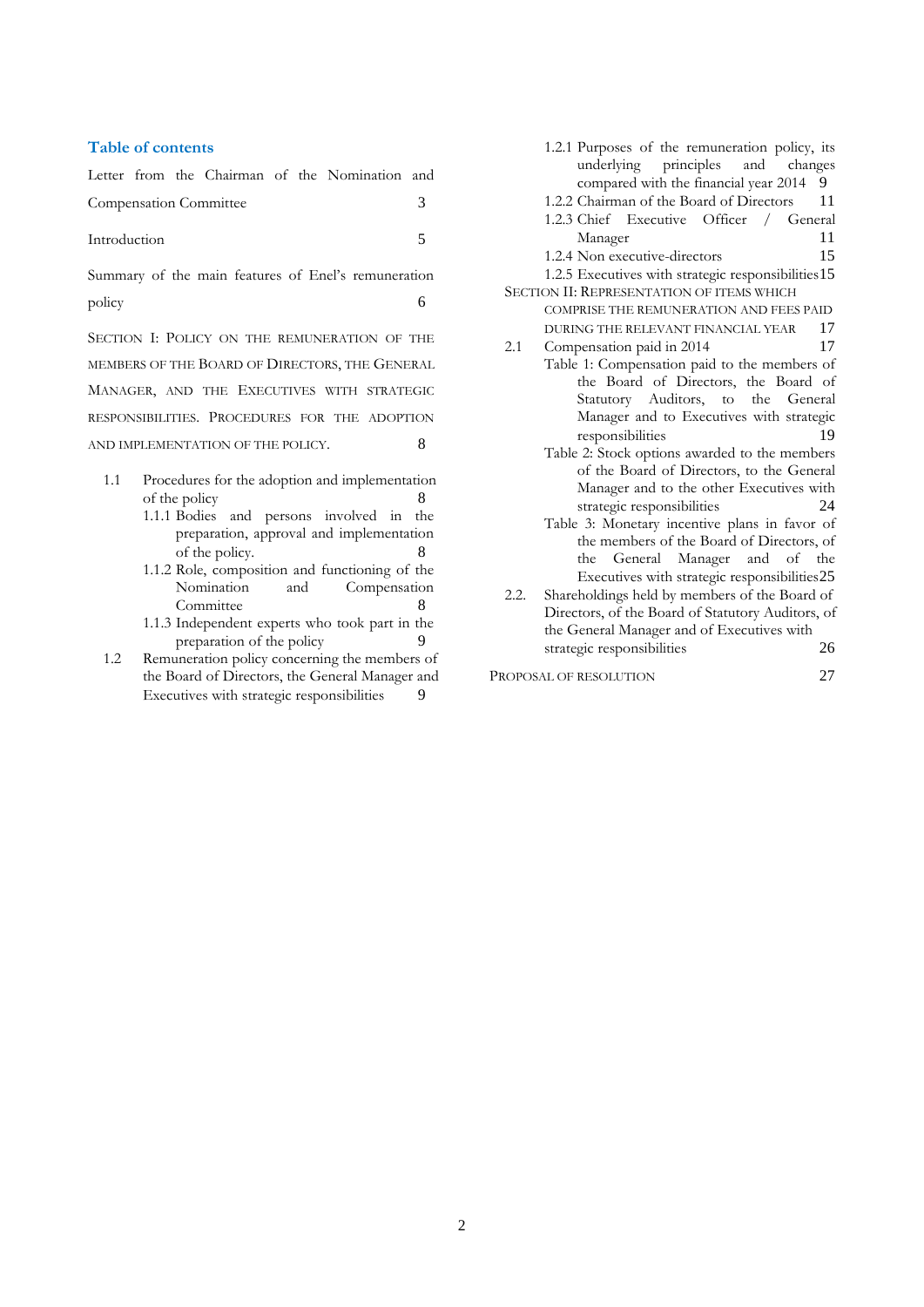# **Remuneration Report**

# <span id="page-2-0"></span>**Letter from the Chairman of the Nomination and Compensation Committee**

In my capacity as Chairman of the Nomination and Compensation Committee, I am pleased to present Enel's annual Remuneration Report.

Since the last Shareholder's Meeting, the Nomination and Compensation Committee, comprised of Directors Paola Girdinio, Alberto Pera and Anna Chiara Svelto, in addition to myself, has submitted to the Board of Directors proposals on the determination of compensation for the Company's new top managers (Chairman and Chief Executive Officer/General Manager), and also performed in-depth analyses on the compensation structure of the top management of the Company.

In defining the proposals on the compensation of the Company's new top managers, the Committee took into account:

- the resolutions passed by the ordinary Shareholders' Meeting held on May 22, 2014 which established that the compensation of the Company's new top managers may not be set and paid at an amount exceeding 75% of the total compensation paid in the previous term of office, inclusive of emoluments of any nature and also of any possible compensation due under work relationships with the company;
- the powers granted to the new top managers of the Company and the recommendation formulated to the Board of Directors by the Ministry of the Economy and Finance, during the above-mentioned Shareholders' Meeting concerning the Chairman's compensation;
- the recommendations set forth in the Corporate Governance Code and the national and international best practices; as well as
- the indications resulting from the favorable outcome of the votes expressed by the above-mentioned Shareholders' Meeting on the remuneration report.

The definition of the new compensation packages led to significant changes to the previous Remuneration Policy, which are indicated in detail in this report.

Let me describe a few of the more important elements.

As regards the **Chairman,** considering that the latter no longer performs executive mandates, the Policy provides that the **compensation** is **comprised entirely of a fixed component.**

As regards the **Chief Executive Officer/General Manager**, the pay mix was revised in order to, *inter alia*, achieve a **greater balance between the shortterm and long-term variable components** (and, therefore, an increase in the incidence of the latter).

In addition, in order to further reinforce the link between the compensation of the Chief Executive Officer/General Manager and the top management of the Company and the creation of value for shareholders over the medium/long-term, the **metrics of the LTI 2015-2017 plan have been modified**. More specifically, an objective was included in such plan (which has an incidence of 60%) linked to the trend of Enel's TSR (*Total Shareholders Return*) compared with the trend of the main peers of the Company (EdF, EDP, EOn, GDF, Iberdrola and RWE), which allows to calculate the Enel's performance compared to the market and to the main competitors of Enel. Moreover, again in order to strengthen the link with the creation of value for shareholders, we have included a mechanism for the correction of the amount disbursable under the plan if Enel's TSR (even if higher than that of its peers) is negative.

Particular attention was also focused on the **selection of short-term objectives in line with the Group's new strategy**. Such objectives are aimed at guiding not only the achievement of the annual budget but also the achievement of the economic-financial objectives under the Stategic Plan 2015-2019.

In order to give the Company greater flexibility, it has been provided that, unlike in the past, the noncompetition agreement with the Chief Executive Officer/General Manager will be activated by the Company solely where deemed advisable by the latter.

Lastly, in revisiting the compensation of the Company's top management, the Board of Directors' **right to disburse discretional bonuses** to the Chairman or the Chief Executive Officer/General Manager **has been abolished**.

The amendments made to the Remuneration Policy are aimed at simplifying the compensation structure applicable to the Company's top management, rendering it both more transparent and more closely linked to the creation of value over the medium/long-term; this was done without neglecting one of the key purposes of the Policy, *i.e.*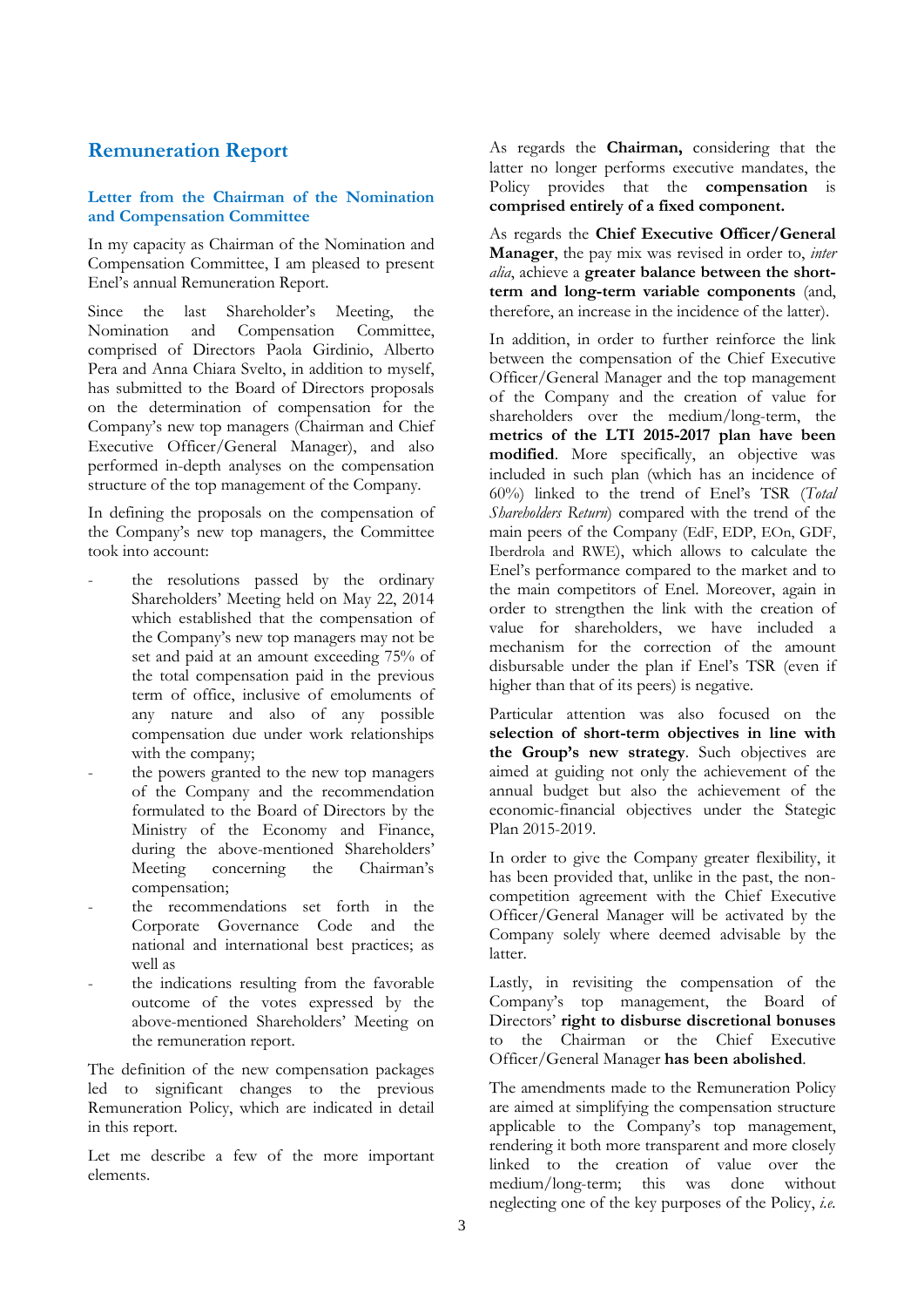that of attracting, motivating and retaining the resources who are most qualified to manage the Company successfully.

Rome, April 1, 2015

Alessandro Banchi

Chairman of the Nomination and Compensation **Committee**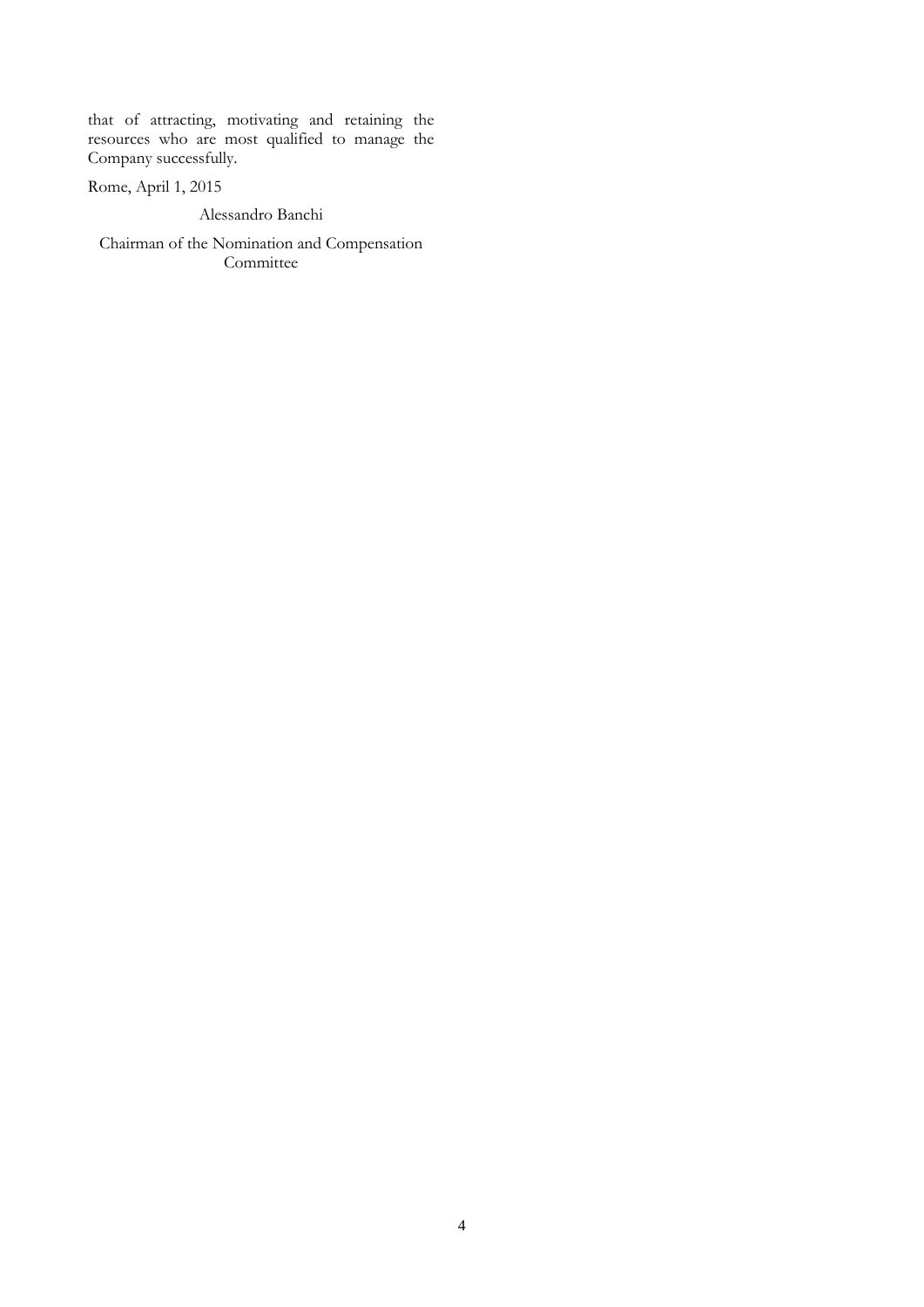## <span id="page-4-0"></span>**Introduction**

This Report, approved by the Board of Directors on April 22, 2015, upon proposal submitted by the Nomination and Compensation Committee, is divided into two sections:

- (i) the first section describes the policy adopted by Enel S.p.A. ("Enel" or "the Company") on the remuneration of the members of the Board of Directors, of the General Manager and of the Executives with strategic responsibilities, with reference to the financial year 2015; in accordance with the provisions of Article 123-*ter* of Legislative Decree of February 24, 1998 No. 58 (the "Consolidated Financial Act"), such section is submitted to the consultative vote of the ordinary Shareholders' Meeting called to approve the financial statements as of December 31, 2014;
- (ii) the second section provides for a detailed disclosure on compensation paid to the above mentioned individuals and to the regular Statutory Auditors in the financial year 2014 on the basis of the remuneration policy adopted for such year and in execution of the previous individual contracts.

The report also provides for information on the shareholdings held in Enel and in its subsidiaries by members of the Board of Directors and the Board of Statutory Auditors, the General Manager, the Executives with strategic responsibilities, as well as their spouses who are not legally separated and their underage children, whether such shareholdings are held directly or indirectly through subsidiaries, trusts or agents.

This Remuneration Report is made available to the public at Enel's registered office (located at Viale Regina Margherita, No. 137, Rome), on the Company's website ([www.enel.com\)](http://www.enel.com/) and on the mechanism for the central storage "1Info" [\(www.1info.it\)](http://www.1info.it/).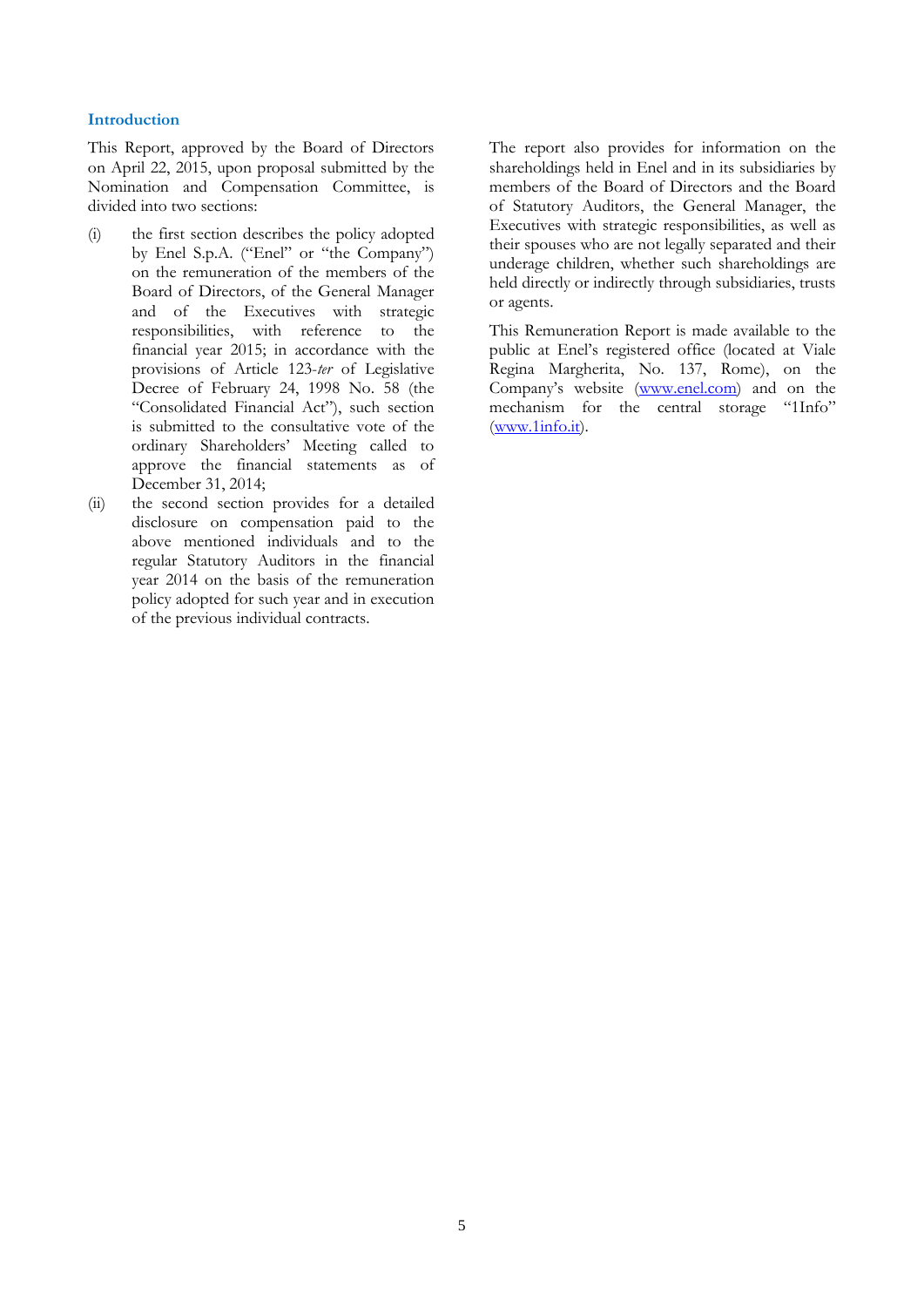## <span id="page-5-0"></span>**Summary of the main features of Enel's remuneration policy**

Enel's Remuneration Policy, described in detail in the first section of this Report, was approved on April 22, 2015 by the Board of Directors, upon proposal of the Appointments and Compensation Committee. This Policy is aimed at (i) attracting, motivating and retaining the persons most suitable to successfully manage the company, (ii) stimulating the achievement of the strategic targets; (iii) aligning the interests of the management with the main goal of creation of sustainable value for shareholders in the medium-long term and (iv) promoting the corporate mission and values.

In drafting the Remuneration Policy for 2015, the Nomination and Compensation Committee has taken into account the resolutions passed by the ordinary Shareholders' Meeting held on May 22, 2014 on the compensation of the managing directors appointed by

the same Shareholders' Meeting in accordance with Article 84-*ter* of Law Decree No. 69 of June 21, 2013, as amended with modifications into Law No. 98 of August 9, 2013, it was resolved that the compensation of the new managing directors cannot be determined and assigned in excess of 75% of the total compensation paid in the previous term of office, inclusive of emoluments of any nature and also of any possible compensation due under work relationships with the company. Moreover, in adopting the recommendations set forth under the Corporate Governance Code, national and international best practices were taken into consideration, as well as the indications resulting out of the favorable outcome of the vote of the above-mentioned Shareholders' Meeting on the remuneration report.

| Item                              | Applicable conditions and payment timeline                                                                                                                                                                             | <b>Proportional weight</b> |
|-----------------------------------|------------------------------------------------------------------------------------------------------------------------------------------------------------------------------------------------------------------------|----------------------------|
| Fixed                             | Not subject to any conditions.                                                                                                                                                                                         | Chairman: 100%             |
| remuneration                      | Paid on a quarterly basis to the CEO and the Chairman                                                                                                                                                                  | CEO/GM: 27%                |
|                                   | and on a monthly basis to the GM and ESR.                                                                                                                                                                              | ESR: 32%                   |
| <b>Short-term</b>                 | Targets for the CEO/GM:                                                                                                                                                                                                |                            |
| variable<br>remuneration          | Funds from operations/Consolidated net indebtedness                                                                                                                                                                    | CEO/GM: 33%                |
| (MBO)                             | $(40\%)$                                                                                                                                                                                                               | ESR: 27%                   |
|                                   | Ordinary consolidated EBITDA (30%)                                                                                                                                                                                     |                            |
|                                   | Consolidated cash cost (20%)                                                                                                                                                                                           |                            |
|                                   | Reduction of the index of frequency of accidents<br>occurred in the workplace during 2015 vs. 2014 and<br>simultaneous reduction of the number of fatal accidents<br>during such period $(10\%)$                       |                            |
|                                   | ESR targets:                                                                                                                                                                                                           |                            |
|                                   | Individual targets connected to the business and<br>differentiated for each ESR, based on the roles and<br>responsibilities assigned.                                                                                  |                            |
|                                   | Paid in the financial year in which the level of<br>achievement of annual targets is verified.                                                                                                                         |                            |
|                                   | Claw-back right of the Company concerning the amounts<br>paid on the basis of data which are subsequently proved<br>to be manifestly misstated (referred to as "clawback")                                             |                            |
| Long-term                         | Performance target:                                                                                                                                                                                                    | CEO/GM: 40%                |
| variable<br>remuneration<br>(LTI) | average TSR (Total shareholders return) of Enel vs.<br>the average TSR of the peers: EdF, EDP, EOn,<br>GDF, Iberdrola and RWE (60%)                                                                                    | ESR: 41%                   |
|                                   | ROACE (Return on average capital employed) (40%)                                                                                                                                                                       |                            |
|                                   | Correction mechanism of the incentive in case of<br>negative TSR (referred to as the "negative TSR<br>threshold")                                                                                                      |                            |
|                                   | 30% paid in the same financial year in which the level of<br>achievement of the three years period targets is verified,<br>and the remaining 70% in the next financial year (referred<br>to as the "deferred payment") |                            |
|                                   | Claw-back right of the Company concerning the amounts<br>paid (or right to withhold deferred sums) on the basis of                                                                                                     |                            |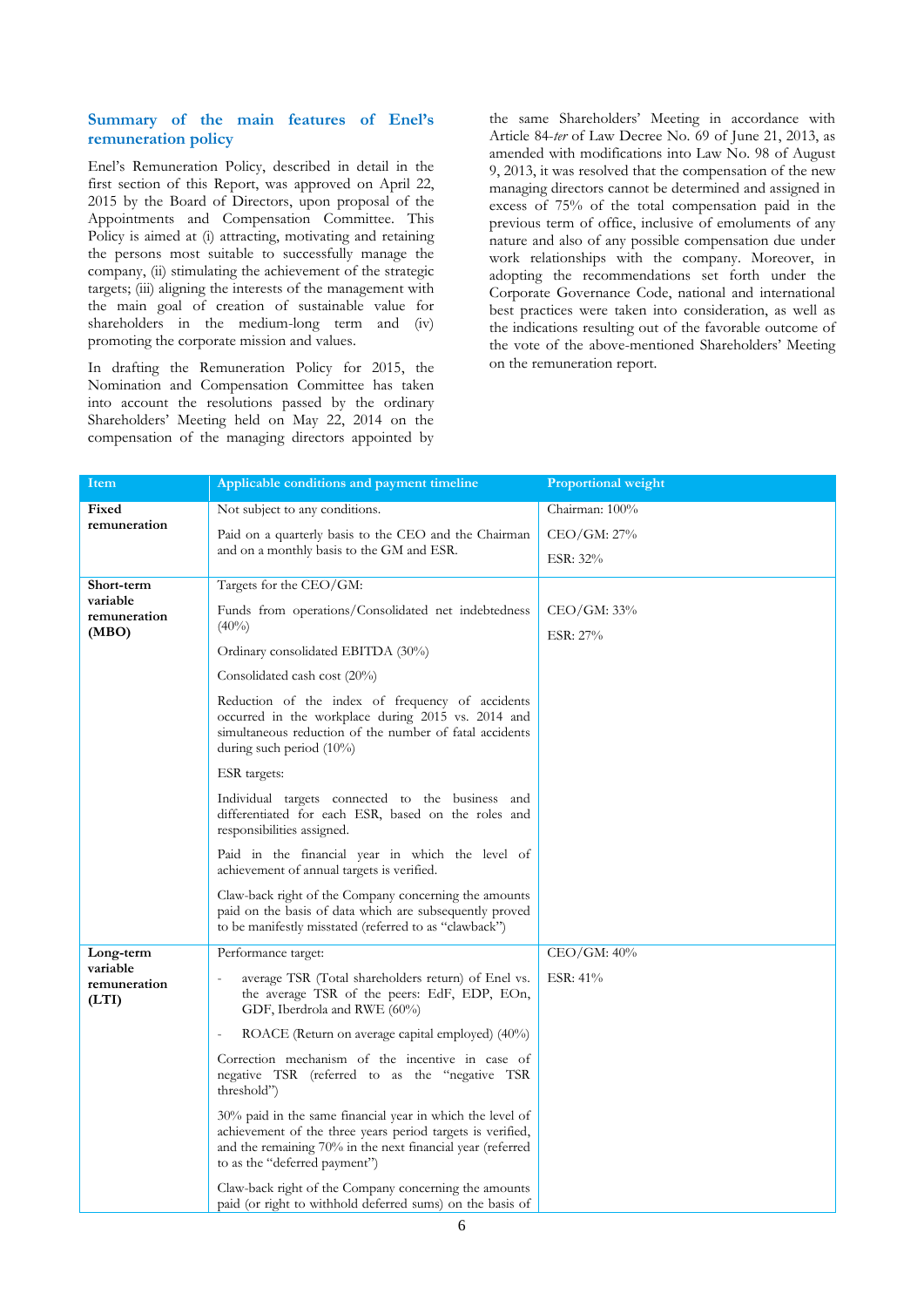|              | data which are subsequently proved to be manifestly<br>misstated (referred to as "clawback" and "malus")                                                                                                  |  |
|--------------|-----------------------------------------------------------------------------------------------------------------------------------------------------------------------------------------------------------|--|
| Other        | $CEO/GM$ :                                                                                                                                                                                                |  |
| compensation | Severance indemnities totaling 2<br>fixed<br>years<br>compensation; such indemnity includes the indemnity in<br>lieu of advance notice                                                                    |  |
|              | The Board of Directors is not entitled to grant<br>discretional bonuses                                                                                                                                   |  |
|              | ESR:                                                                                                                                                                                                      |  |
|              | Usually conditions provided under the relevant collective<br>contracts, when applicable, without prejudice to previous<br>individual agreements, if any, still in force as of the date<br>of this report. |  |

CEO/GM: Chief Executive Officer/ General Manager

ESR: Executives with strategic responsibilities

Change in the compensation of the Chief Executive Officer/General Manager and the Executives with strategic responsibilities on the basis of achievement of objectives



## Executives with strategic responsibilities

## Risk mitigation factors

Set forth below are the safeguards implemented by the Company in order to mitigate risks assumed by management and encouraging the creation of sustainable value for shareholders over the medium/long-term.

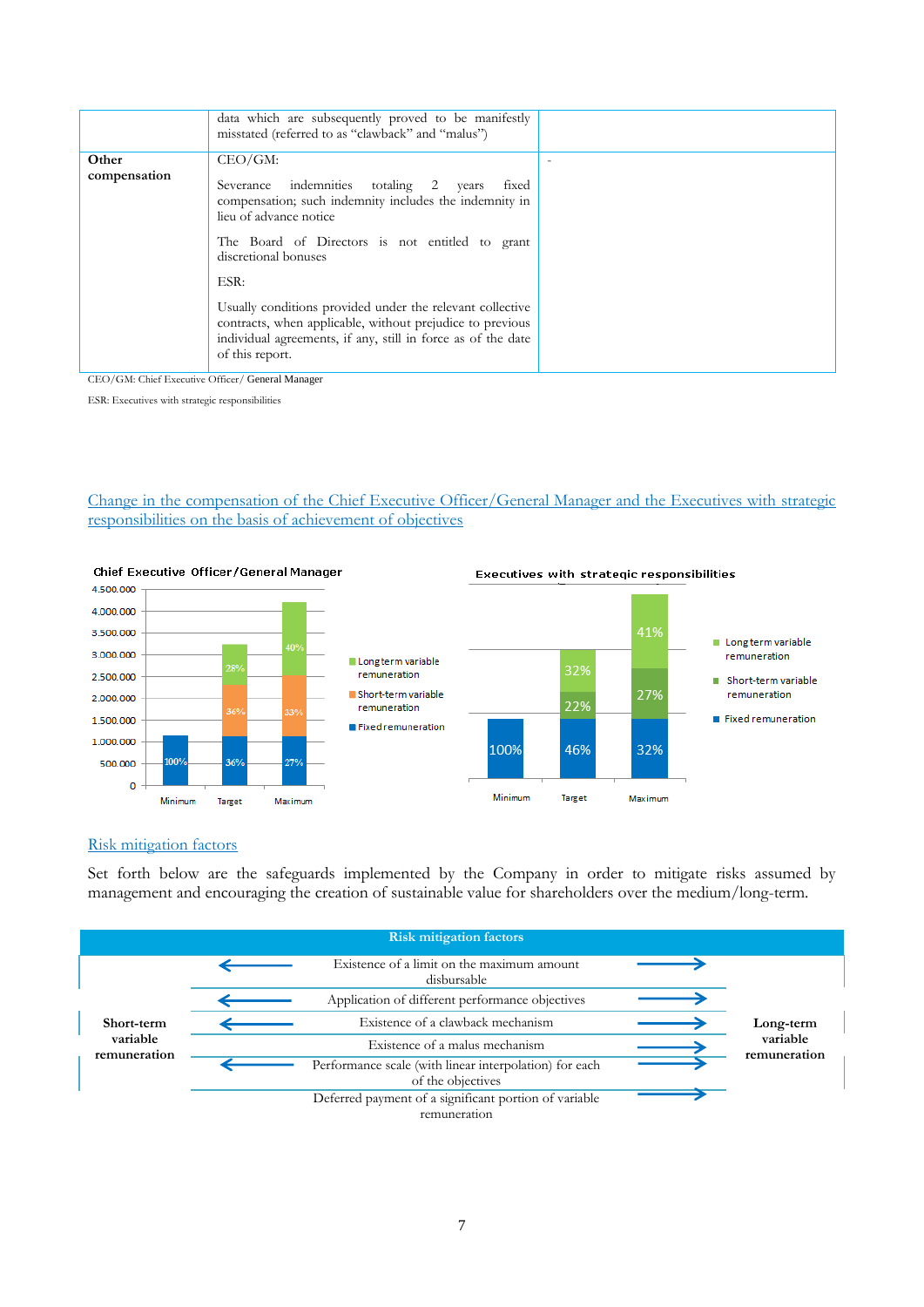<span id="page-7-0"></span>**SECTION I: POLICY ON THE REMUNERATION OF THE MEMBERS OF THE BOARD OF DIRECTORS, THE GENERAL MANAGER, AND THE EXECUTIVES WITH STRATEGIC RESPONSIBILITIES. PROCEDURES FOR THE ADOPTION AND IMPLEMENTATION OF THE POLICY.**

# <span id="page-7-1"></span>**1.1 Procedures for the adoption and implementation of the policy**

# <span id="page-7-2"></span>*1.1.1 Bodies and persons involved in the preparation, approval and implementation of the policy.*

Enel's remuneration policy was approved by the Board of Directors, upon proposal submitted by the Nomination and Compensation Committee.

In accordance with the recommendations set forth under article 6.C.5 of the Corporate Governance Code, the adequacy, overall consistency and effective application of the remuneration policy are reviewed periodically by the Nomination and Compensation Committee.

The Chief Executive Officer is in charge of managing the remuneration policy for Executives with strategic responsibilities and, with the support of the Company's "Human resources and Organization" function, of monitoring on a continuous basis the adequacy, overall consistency and effective application of the policy, reporting periodically to the Nomination and Compensation Committee.

# <span id="page-7-3"></span>*1.1.2 Role, composition and functioning of the Nomination and Compensation Committee*

The Nomination and Compensation Committee is at the date hereof entirely composed of the following independent Directors: Alessandro Banchi (chairman), Paola Girdinio, Alberto Pera and Anna Chiara Svelto.

The composition, the tasks and the functioning rules of such Committee are governed by an organizational regulation approved by the Board of Directors and made available to the public on the Company's website ([www.enel.com\)](http://www.enel.com/).

In particular, such Committee is in charge of the following consultative and proposing tasks concerning compensation:

a) formulating to the Board of Directors proposals on the remuneration policy of Directors and Executives with strategic responsibilities;

- b) periodically assessing the adequacy, overall consistency and effective application of the policy adopted for the remuneration of Directors and Executives with strategic responsibilities;
- c) submitting proposals to or expressing opinions in favor of, the Board of Directors on the remuneration of executive Directors and other Directors holding particular offices, as well as for the identification of performance targets related to the variable component of such remuneration; monitoring the application of decisions adopted by the Board and verifying, in particular, the actual achievement of performance targets;
- d) reviewing in advance the annual remuneration report, to be made available to the public prior to the annual Shareholders' Meeting called to approve the financial statements.

The Committee also drafts and submits to the Board of Directors, for its approval, incentive schemes for the management, including stock-based remuneration plans, monitoring the application of the same.

The Committee may also provide support to the Chief Executive Officer and to the competent corporate functions in connection with the optimization of managerial resources, talent scouting and promotion of initiatives with universities in such regard.

The Nomination and Compensation Committee meets as often as appropriate to ensure the proper performance of its functions. The Chairman of the Board of Statutory Auditors attends the Committee meetings, and may also designate another regular Statutory Auditor to attend the meeting in his place; the other regular Statutory Auditors may also participate. The Head of the "Human resources and Organization" function generally attends the meeting as well. The Chairman may, from time to time, invite to the Committee meetings other members of the Board of Directors, or other representatives of corporate functions or third parties whose attendance could be deemed helpful for purposes of optimizing the functioning of the Committee. No Director takes part in the Committee meetings in which proposals are presented to the Board of Directors with regard to his own remuneration, unless such proposals concern all the members of Committees established within the Board of Directors. In order for Committee's meetings to be valid, the attendance of a majority of the members in office is required. The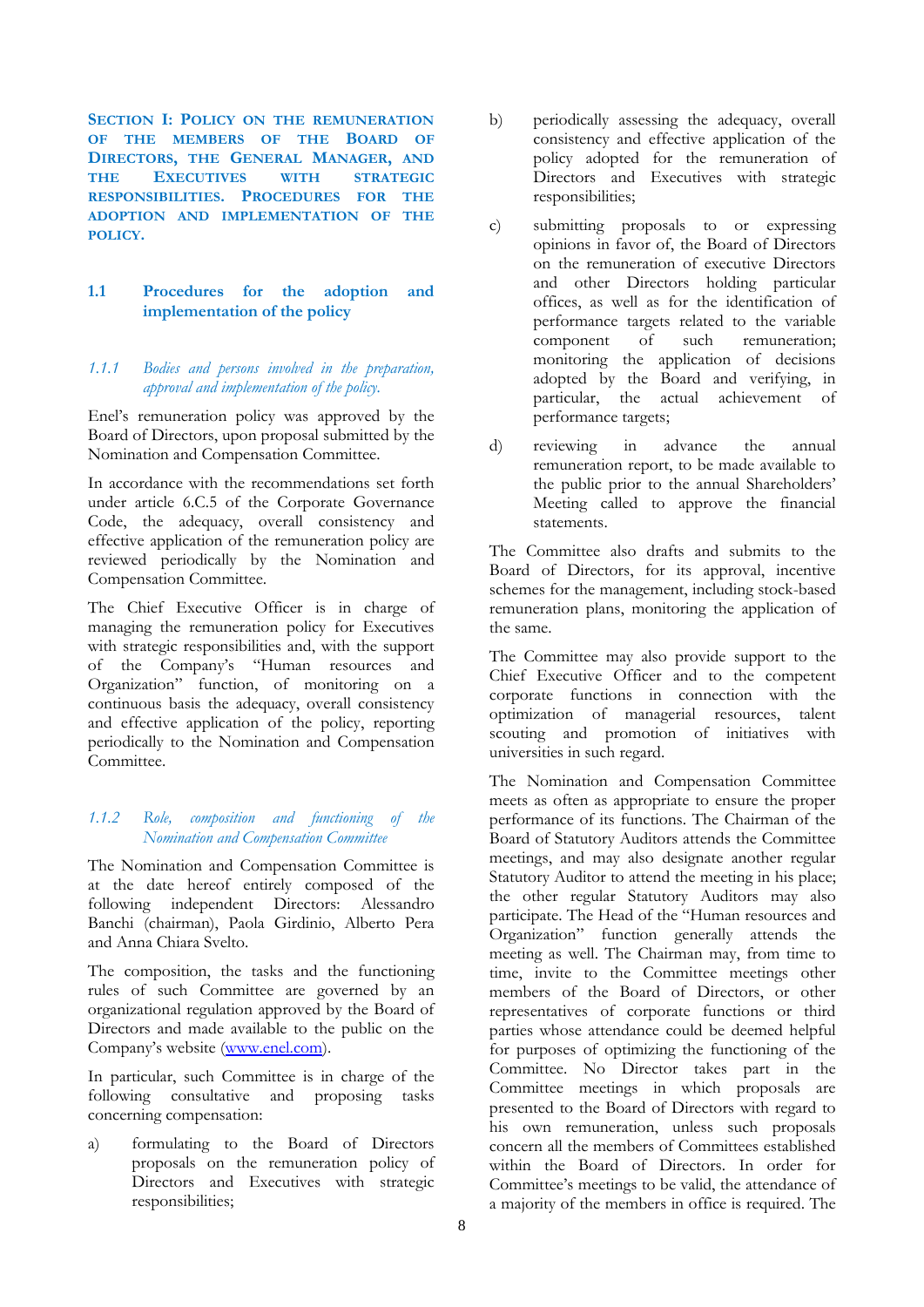Committee's resolutions are adopted through an absolute majority vote on the part of those in attendance; in the event of parity, the vote of the Chairman prevails.

The Chairman of the Committee reports to the Board of Directors at least once a year with regard to the activities performed by the Nomination and Compensation Committee.

In this respect, it is here below illustrated the activity carried out by the Committee in view of the drafting of this report.

#### **December 2014**

*Analysis of the shareholders' vote, of the voting policies of the istitutional investors and of the proxy advisors. Preliminary exam of the incentive instruments of the top management*

## **Janaury-March 2015**

*Assessment on the adequacy, consistency and application of the Remuneration Policy 2014 Finalization Discrement on the adequacy, con*<br> *Remuneration Policy 2014*<br> *Finalization of LTI Plan 2015*<br> *Finalization of LTI Plan 2015*<br> *Final balance of 2014 results*<br> *Peparation and drafting Preparation and drafting of the Remuneration Policy and the Remuneration Report*

# **April 2015**

*Approval o f the Remuneration Report and o f the Remuneration Report* **May 2015** *Presentation o f the Remuneration Report t o the Shareholders' Meeting*



# <span id="page-8-0"></span>*1.1.3 Independent experts who took part in the preparation of the policy*

In drafting the remuneration policy for the financial year 2015, the Company availed itself of the consultancy services provided by independent expert The European House of Ambrosetti. In particular, such expert provided assistance on defining the incentive plans and conducted a benchmarking analysis on the remuneration of executive directors in companies, including foreign companies, operating in the same business sector and/or companies endowed with a power structure similar to Enel's, which are particularly representative on account of their economic or operating dimensions. Such companies are specifically mentioned in Paragraph 2.1 together with the results of the benchmarking analysis.

The remuneration policies of companies belonging to the benchmarking sample were assessed overall, in order to take into account the market standard, without making reference to only one policy or only certain of such policies.

# <span id="page-8-1"></span>**1.2 Remuneration policy concerning the members of the Board of Directors, the General Manager and Executives with strategic responsibilities**

# <span id="page-8-2"></span>*1.2.1 Purposes of the remuneration policy, its underlying principles and changes compared with the financial year 2014*

In line with the recommendations set forth in Articles 6.C.1 and 6.C.3 of the Corporate Governance Code, the remuneration (i) of Enel's executive Director, *i.e.* the Chief Executive Officer (who also holds the role of General Manager; with a provision that such role will automatically cease in the event of termination of the office of Chief Executive Officer), and (ii) of Executives with strategic responsibilities of the Enel Group (the "Group"), *i.e.* those persons reporting directly to Enel's Chief Executive Officer who (based upon the composition and frequency of the meetings and matters addressed by the executive committees involving the "top management") share with the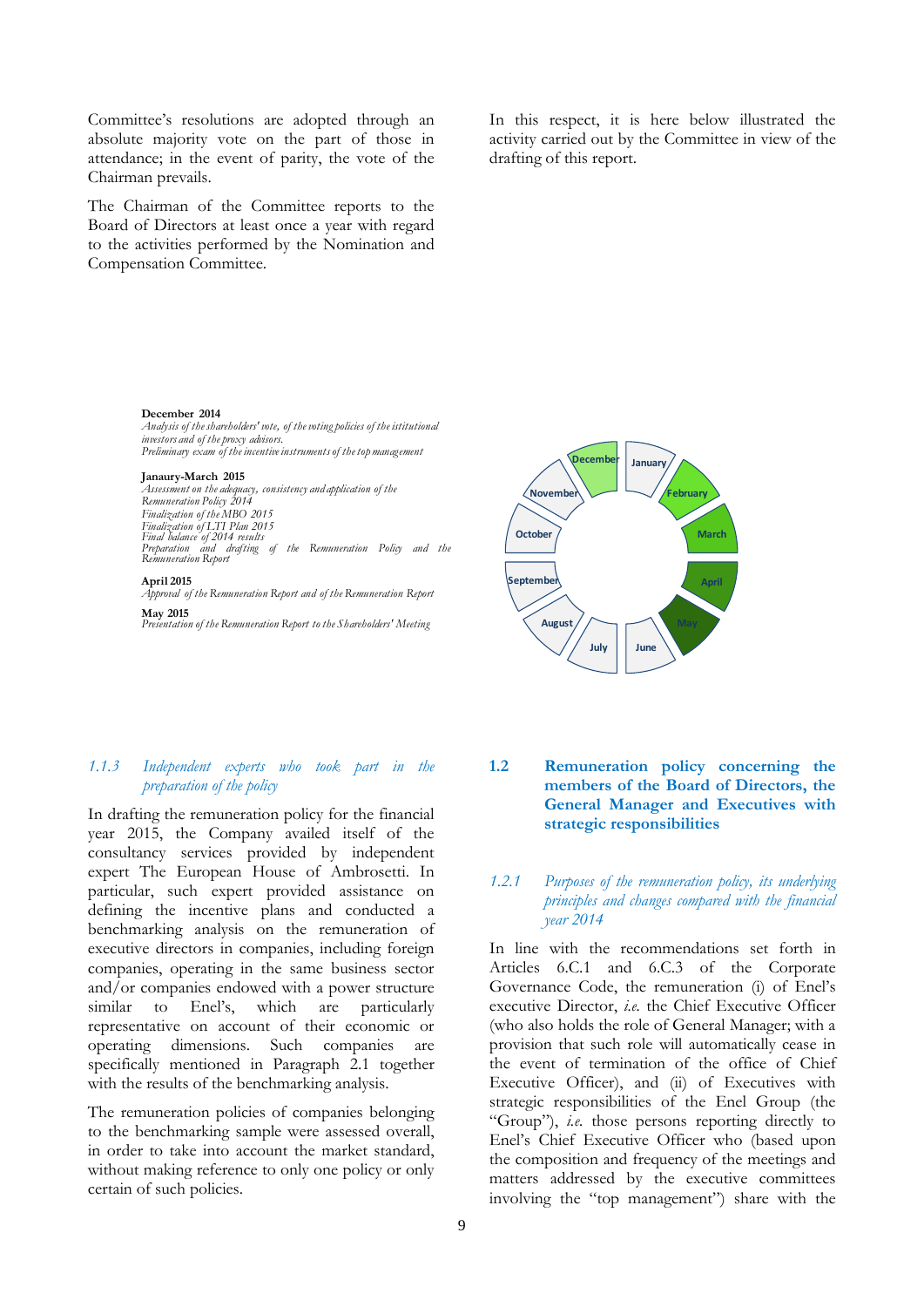Chief Executive Officer the main decisions concerning the Group, is defined so as to align their interests with the priority purpose of creating value for Enel's shareholders over the medium-long term, ensuring that the remuneration is based upon results effectively achieved by the persons in question and by the Group as a whole.

In particular, in order to strengthen the link between the remuneration and the Company's longterm interests, the policy on the remuneration of the above-mentioned individuals provides as follows:

- (i) there must be an adequate balance between the fixed component and the variable component and, within this latter component, between the short-term and the long-term components;
- (ii) the fixed portion is sufficient to remunerate the work done by the person in question in the event that the variable component is not disbursed due to the failure to achieve the performance objectives;
- (iii) a significant portion of the remuneration of such persons shall come from three-year incentive plans;
- (iv) such plans must be paid subject to the achievement of three-year performance targets;
- (v) such targets are pre-determined, measurable and indicative of the operating efficiency of the Company, as well as its capacity to remunerate invested capital and generate cash for the shareholders over the medium/longterm; and
- (vi) a significant portion (equal to 70%) of the long-term variable remuneration must be paid on a deferred basis, one year after the date of verification of the level of achievement of the performance targets;
- (vii) the Company is entitled to request the restitution, in whole or in art, of variable components of the remuneration paid (or to withhold deferred sums), determined on the basis of data that later turned out to be manifestly erroneous (referred to as "clawback" and "malus").

The remuneration policy applicable to such individuals is therefore aimed at enhancing sustainable performance and achieving strategic priorities.

Such policy is also aimed at attracting, motivating and retaining resources who are most qualified to successfully manage the Company, and promoting

the Company's mission and core values (including safety in the workplace).

The remuneration of non-executive Directors, in accordance with the recommendations set forth in Article 6.P.2 of the Corporate Governance Code, is related to the dedication requested to each of them, also taking into account their respective participation in one or more committees established within the Board of Directors.

# **Amendments to the remuneration policy for the financial year 2015 compared with financial year 2014**

During 2014, following the renewal of the corporate offices, the Board of Directors, upon proposal submitted by the Nomination and Compensation Committee (having received the Related Parties Committee's opinion and consulted with the Board of Statutory Auditors), defined the compensation of the new managing directors, taking into account, *inter alia*, the resolutions passed by the Shareholders' Meeting held on May 22, 2014 which, in accordance with Article 84-*ter* of Law Decree No. 59 of June 21, 2013, converted with amendments by Law No. 98 of August 9, 2013, established that the compensation of the Company's new top managers may not be set and paid at an amount exceeding 75% of the total pay package due for any reason and title, including the one due for any employment relationships with the Company during the mandate preceding the renewal.

The application of the resolutions passed by the Shareholders' Meeting made advisable the revision of a number of aspects of the remuneration policy, also taking into account:

- the powers granted to the new top managers of the Company and the recommendation formulated to the Board of Directors by the Ministry of the Economy and Finance, during the above-mentioned Shareholders' Meeting, to set the overall amount of the Chairman's compensation in an amount not exceeding Euro 238,000, gross per year; and
- the indications resulting from the favorable vote on the remuneration report expressed by the above-mentioned Shareholders' Meeting.

In particular, with respect to the remuneration policy presented to the Shareholders' Meeting held on May 22, 2014, in addition to the overall reduction in the amount of remuneration due to both the Chairman and the Chief Executive Officer/General Manager, the following changes were made: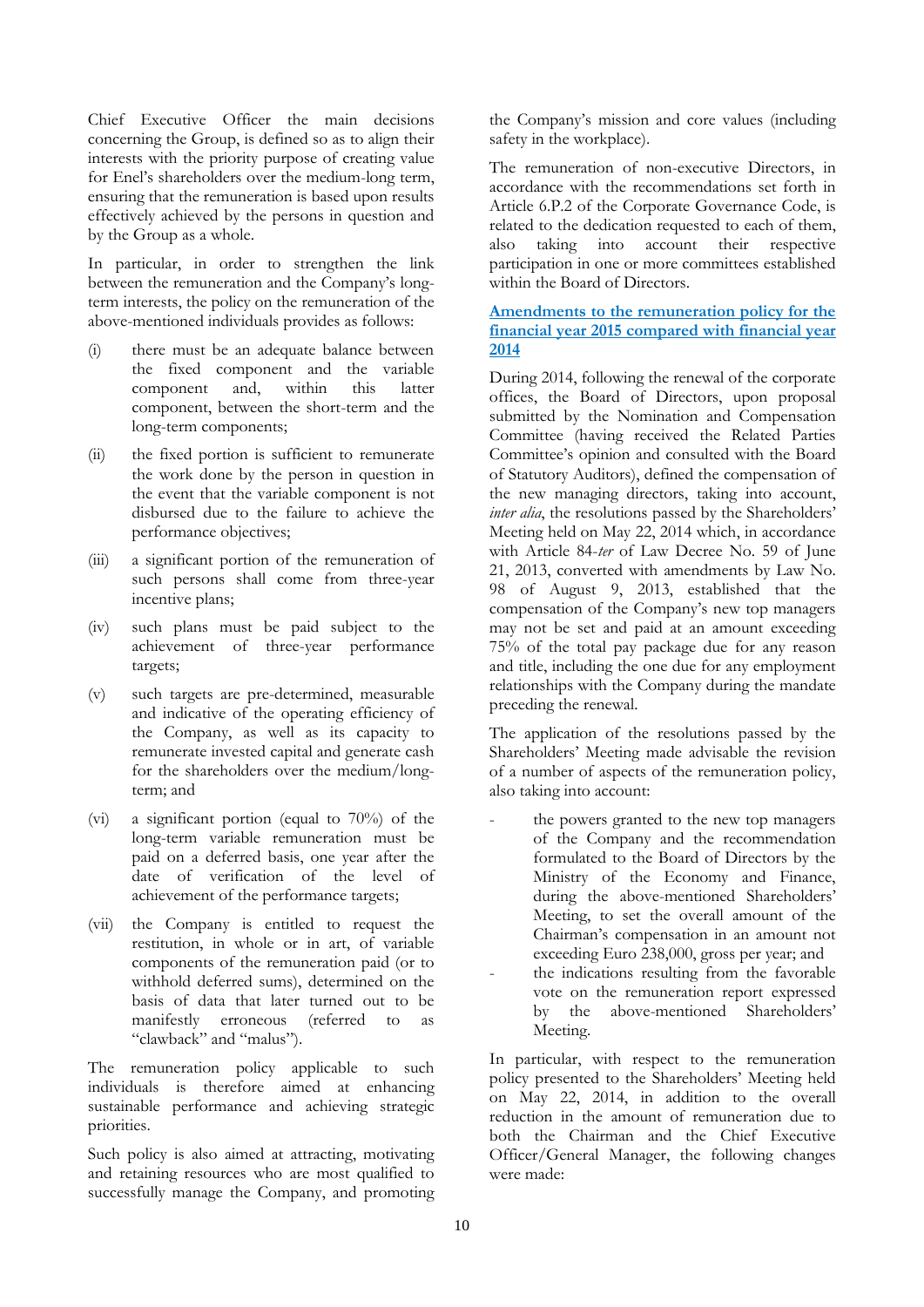|                                                         | 2014 Policy                                                                                                                                                                                            | 2015 Policy                                                                                                                                                                                                                                                    |
|---------------------------------------------------------|--------------------------------------------------------------------------------------------------------------------------------------------------------------------------------------------------------|----------------------------------------------------------------------------------------------------------------------------------------------------------------------------------------------------------------------------------------------------------------|
| Ordinary<br>remuneration<br>Chairman                    | Short-term fixed<br>and variable                                                                                                                                                                       | Only fixed (taking<br>into account that the<br>current Chairman<br>does not hold any<br>executive mandates)                                                                                                                                                    |
| Other<br>compensation<br>Chairman                       | Insurance policy<br>that grants $1/12$ of<br>the overall<br>remuneration<br>granted for each<br>year of the actual<br>term of the office<br>Right to disburse $\rightarrow$                            | $\rightarrow$ Such policy is no<br>longer envisaged                                                                                                                                                                                                            |
|                                                         | discretional<br>bonuses to the<br>Chairman                                                                                                                                                             | Such right is no<br>longer envisaged                                                                                                                                                                                                                           |
| mix<br>Pay<br><b>CEO/GM</b>                             | $25%$ (fixed)<br>38% (short-term<br>variable)<br>37% (long-term<br>variable)                                                                                                                           | 27% (fixed)<br>33% (short-term<br>variable)<br>40% (long-term<br>variable)                                                                                                                                                                                     |
| Short-term<br>variable<br>remuneration<br><b>CEO/GM</b> | Max. 150% fixed $\blacksquare$<br>The objectives are $\rightarrow$<br>assessed<br>aggregately and the<br>access to the bonus<br>depends upon the<br>level of<br>achievement of an<br>overall threshold | Max. 120% fixed<br>Each objective has<br>its own incentive<br>curve that is<br>assessed<br>independently                                                                                                                                                       |
| Long-term<br>variable<br>remuneration<br><b>CEO/GM</b>  | The objectives do<br>not entail a<br>comparison with<br>the market or a<br>group of peers                                                                                                              | $\rightarrow$ It is introduced an<br>objective (which has<br>an incidence of 60%<br>of the plan) which<br>measures the trend<br>in Enel's average<br>TSR with respect to<br>the average TSR of<br>its main peers (EdF,<br>EDP, EOn, GDF,<br>Iberdrola and RWE) |
| Other<br>compensation<br><i>CEO/GM</i>                  | Insurance policy<br>that grants $1/12$ of<br>the overall<br>remuneration<br>granted for each<br>year of the actual<br>term of the office                                                               | Such policy is no<br>longer envisaged                                                                                                                                                                                                                          |
|                                                         | Right to grant to<br>the CEO/GM<br>discretional<br>bonuses                                                                                                                                             | Such right is no<br>longer envisaged                                                                                                                                                                                                                           |
| Non-<br>competition<br>agreement<br><b>CEO/GM</b>       | 1 year of fixed and<br>short-term variable<br>in exchange for a<br>non-competition<br>undertaking for 12<br>months from the<br>date of termination<br>of the office                                    | Grant of an option<br>to the Company to<br>activate, for the<br>CEO/GM, the non-<br>competition<br>agreement where<br>deemed advisable                                                                                                                         |

# <span id="page-10-0"></span>*1.2.2 Chairman of the Board of Directors*

# Remuneration structure and pay mix

The emoluments granted to the Chairman include the base emolument granted to him, on the basis of the resolution approved by the ordinary Shareholders' Meeting (pursuant to Article 2389, paragraph 1, of the Italian Civil Code and Article 23 of the Bylaws), as member of the Board of Directors, and the compensation due for attendance at the board meetings of Enel's subsidiaries or affiliates, which therefore are repaid to or forfeited in favor of Enel.

The Chairman compensation consists entirely of a fixed component.

# Fixed Remuneration

The fixed remuneration granted to the Chairman in office as of the date hereof amounted to Euro 238,000 gross per year, including the compensation for his participation in the committees established within the Board of Directors, in which he results to be a member.

## Other compensation

The policy on non-monetary benefits provides for the undertaking of Enel to: (i) enter into a specific insurance policy (to cover risks such as death or permanent disability); and (ii) adopt protective measures in the event of judicial or administrative proceedings related to the office of chairman (except in cases of willful misconduct or gross negligence established by final judgment or acts clearly committed to the detriment of the Company).

It should be noted that no disbursement of discretional bonuses is envisaged in favor of the Chairman.

# <span id="page-10-1"></span>*1.2.3 Chief Executive Officer / General Manager*

# Remuneration structure and pay mix

Based on the current organizational structure of the Company, the office of Chief Executive Officer and of General Manager is held by the same person and the economic and regulatory treatment applied to him concerns, therefore, both the directorship and executive relationship. To the aforementioned executive relationship – which shall remain in force for the entire duration of the directorship relationship and will expire upon its termination – both the national collective employment contract of executives companies which produce goods and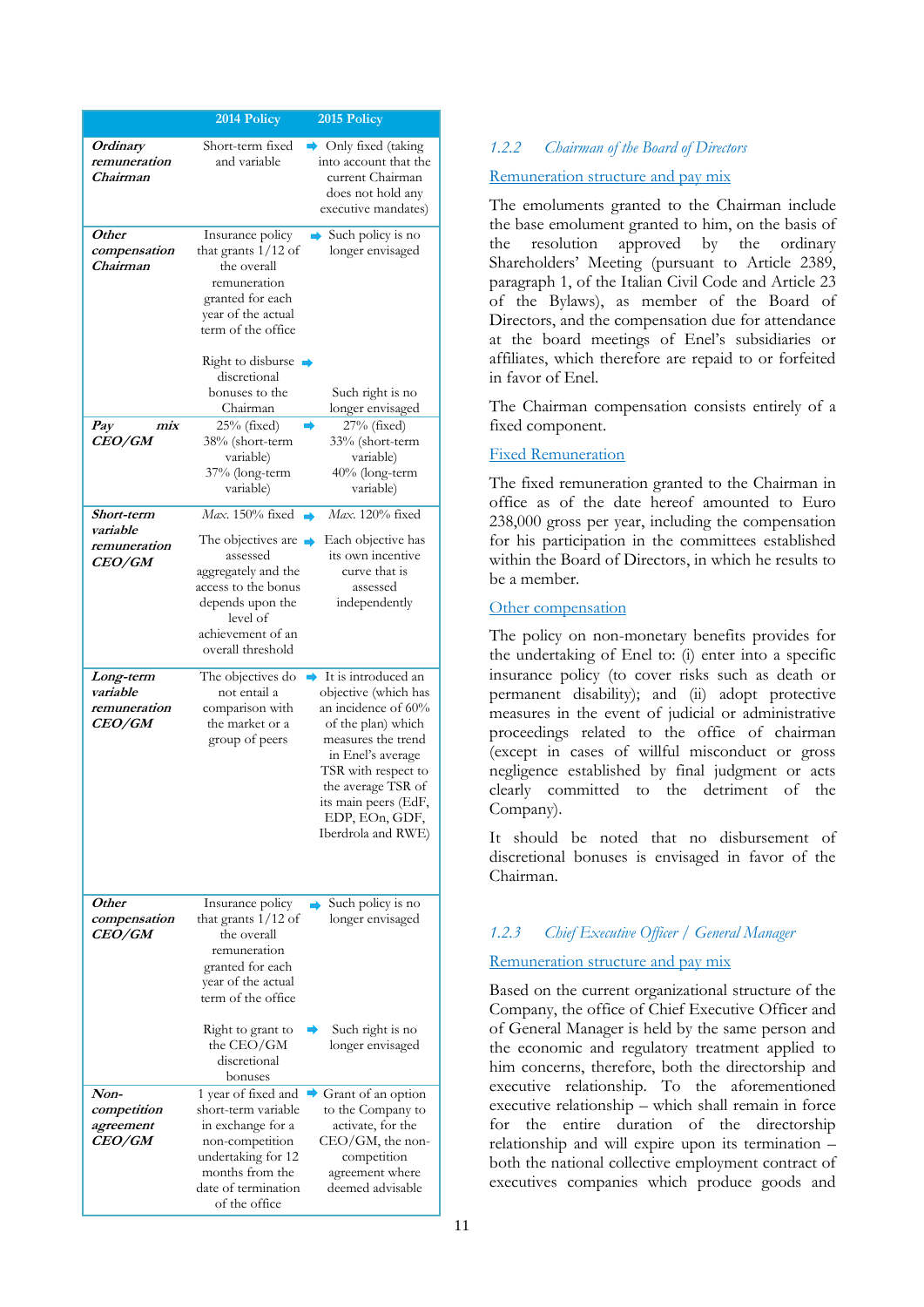services, and the supplementary contracts applicable to Enel's executives, apply.

The emoluments granted to the Chief Executive Officer include the base emolument granted to him on the basis of the resolution approved by the ordinary Shareholders' Meeting (pursuant to Article 2389, paragraph 1, of the Italian Civil Code and Article 23 of the Bylaws), as member of the Board of Directors, and the compensation due for the attendance at board meetings of Enel's subsidiaries or affiliates, which therefore are repaid to or forfeited in favor of Enel.

The remuneration of the Chief Executive Officer/General Manager consists of (i) a fixed component, (ii) a short-term variable component and (iii) a long-term variable component, as subdivided below:



## Fixed Remuneration

The fixed remuneration of the Chief Executive Officer/General Manager currently in office is divided into: (i) Euro 545,000 gross per year as compensation for the office of Chief Executive Officer; and (ii) Euro 610,000 gross per year as compensation for the office of General Manager; for a total of Euro 1,155,000 gross per year.

## Short-term variable remuneration

The short-term variable remuneration may range from 0 up to a maximum of 120% of the fixed annual remuneration related both to the directorship and to the executive relationship, depending upon whether or not the annual performance targets have been met.

The performance targets to which achievement is subject the payment of the short-term variable remuneration for the financial year 2015, and the related incidence, are indicated below:

| Performance objective                                                                                                                                                                       | Incidence |
|---------------------------------------------------------------------------------------------------------------------------------------------------------------------------------------------|-----------|
| Funds from operations/Consolidated net<br>financial indebtedness <sup>1</sup>                                                                                                               | 40%       |
| <b>Ordinary consolidated EBITDA</b>                                                                                                                                                         | 30%       |
| Consolidated cash cost <sup>2</sup>                                                                                                                                                         | 20%       |
| Reduction of the index of frequency of<br>accidents in the workplace 2015 vs 2014 <sup>3</sup> and<br>simultaneous reduction of the number of fatal<br>accidents during the relevant period | 10%       |

Each objective will be measured individually on the basis of the performance scale set forth below (with linear interpolation).

| <b>Objective</b>                                                               | <b>Access</b><br>threshold   | Target <sup>4</sup> | Over       |
|--------------------------------------------------------------------------------|------------------------------|---------------------|------------|
| <b>Funds</b> from<br>operations/Consoli<br>dated net financial<br>indebtedness | $-6\%$                       | Budget              | $+10%$     |
| Ordinary<br>consolidated<br><b>EBITDA</b>                                      | $-2\%$                       | Budget              | $+3.1%$    |
| Consolidated cash<br>cost                                                      | $+1.3%$                      | Budget              | $-1.8%$    |
| <b>Reduction of the</b>                                                        | IF $2015 \text{ } \text{ns}$ | $2015$ vs           | $2015$ vs  |
| index of frequency                                                             | $2014 < 3\%$                 | $2014 < 5\%$        | 2014 <     |
| of accidents in the                                                            | and                          | and                 | $10\%$ and |
| workplace 2015 vs                                                              | simultaneo                   | simultaneo          | simultaneo |
| $2014$ and                                                                     | <b>11S</b>                   | <b>11S</b>          | <b>11S</b> |
| simultaneous                                                                   | reduction                    | reduction           | reduction  |
| reduction of the                                                               | of the                       | of the              | of the     |
| number of fatal                                                                | number of                    | number of           | number of  |
| accidents in the                                                               | fatal                        | fatal               | fatal      |
| relevant period                                                                | accidents                    | accidents           | accidents  |
|                                                                                | during the                   | during the          | during the |
|                                                                                | relevant                     | relevant            | relevant   |
|                                                                                | period                       | period              | period     |

Upon the achievement of the access threshold, the

-

<sup>1</sup> The *Funds from operations* will be calculated as the sum of the cash flows prior to the dividends and extraordinary transactions + *gross capex*, while the consolidated net financial indebtedness will be determined by the "Long-term loans" and by the "Short-term loans and current quotas of long-term loans", net of "Cash and cash equivalents" and by current and non-current financial assets (financial receivables and titles not deriving from shareholdings) included in the "Other current assets" and "Other non-current assets".

<sup>2</sup> The consolidated *cash cost* will include the *capex* for maintenance and all fixed costs.

<sup>&</sup>lt;sup>3</sup> The index of frequency of accidents in the workplace will be calculated as the number of accidents per million hours worked (Enel + *contractors*); for this purpose, accidents that entail at least 1 day of sick leave will be considered accidents.

<sup>4</sup> For detailed information on the budget data for 2015, see the presentation to the financial community of the Strategic Plan 2015-2019 available on the Company's website [\(http://www.enel.com/en-](http://www.enel.com/en-GB/investors/annual_presentations/presentazione.aspx?id=2015_01)

[GB/investors/annual\\_presentations/presentazione.aspx?id=20](http://www.enel.com/en-GB/investors/annual_presentations/presentazione.aspx?id=2015_01) [15\\_01\)](http://www.enel.com/en-GB/investors/annual_presentations/presentazione.aspx?id=2015_01).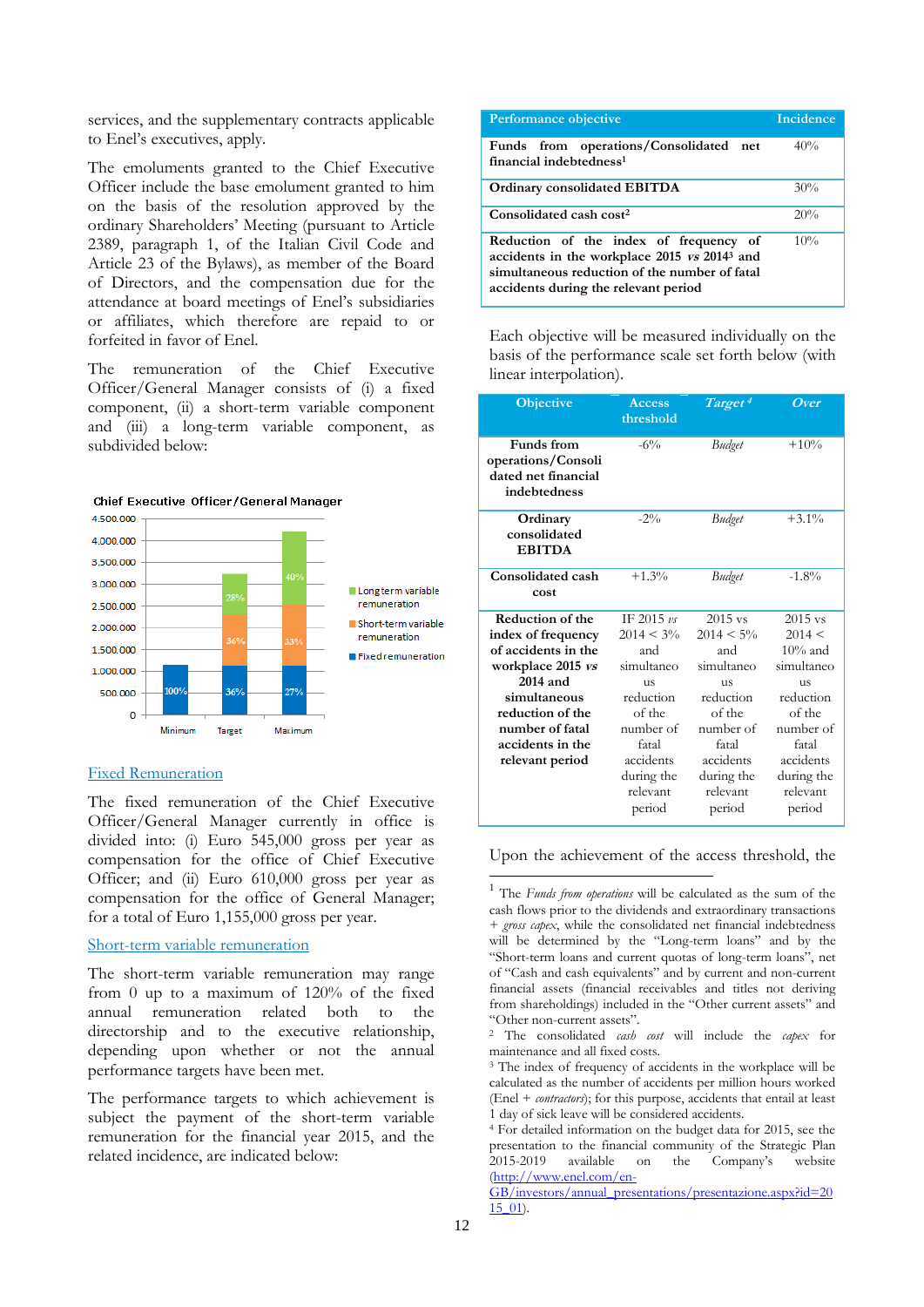disbursement of a sum equal to 50% of the base bonus is envisaged, while upon the achievement of the target and overperformance, disbursement of a sum equal to, respectively, 100% and 120% of the base bonus is envisaged with regard to each objective (with linear interpolation), as set forth below. For performances under the access threshold, no bonus will be granted.



Therefore, if, for example:

- all the objectives were to reach the target level, the remuneration disbursable would amount to 100% of the fixed remuneration;
- the only objective achieved were the consolidated cash cost at a level equal to the access threshold, the remuneration disbursable would amount to 10% of the fixed remuneration.

In the last year of the mandate, in the event of nonrenewal, the variable short-term remuneration is set in an amount equal to the average remuneration received by the person in question for such component in the last two years, *pro rata temporis* (in other words, from January 1 until the date on which he terminates his office).

# Long-term variable remuneration

Long-term variable remuneration consists of the participation in the Long Term Incentive Plan 2015 ("LTI Plan 2015") and may range from 0 up to a maximum of 144% of fixed remuneration for both the directorship relationship and the executive relationship, based upon the achievement of threeyear performance objectives. Set forth below are the performance objectives upon which the disbursement of the long-term variable remuneration for financial year 2015 is conditioned, as well as the relevant incidence:

#### **Performance objective Incidence**

 $\overline{a}$ 

**Average TSR<sup>5</sup> Enel vs average TSR of a panel of peers (EdF, EDP, EOn, GDF, Iberdrola and RWE)**  60%

| ROACE (Return on average capital                   |  |  | 40% |
|----------------------------------------------------|--|--|-----|
| <i>employed</i> ) cumulative for three-year period |  |  |     |
| 2015-20176                                         |  |  |     |

The companies comprising the panel of peers were selected as listed companies that operate in Enel's sector, which have a similar business model and size and which, historically, present an adequate index of correlation with Enel's shares.

The objective linked to TSR will be measured on the basis of the performance scale set forth below (with linear interpolation). For performances under the pre-established minimum level, no bonus will be granted.

| Enel's<br><b>TSR</b> | Enel's<br><b>TSR</b> | Enel's<br><b>TSR</b> | Enel's<br><b>TSR</b> | Enel's<br><b>TSR</b> |
|----------------------|----------------------|----------------------|----------------------|----------------------|
| exceeding            | from                 | from                 | from                 | under                |
| $120\%$ of           | $110\%$ to           | $100\%$ to           | $80%$ to             | $80\%$ of            |
| <b>TSR</b>           | $120%$ of            | $110\%$ of           | $100\%$ of           | <b>TSR</b>           |
| peers                | <b>TSR</b>           | <b>TSR</b>           | <b>TSR</b>           | peers                |
|                      | peers                | peers                | peers                |                      |
| 180%                 | 150%                 | 100%                 | 50%                  |                      |

If Enel's TSR were to register a performance exceeding that of the panel of peers, but be negative, no overperformance will be granted (referred to as the "*negative TSR threshold*"); therefore, in such case, a cap would apply to the maximum incentive disbursable, which may not exceed 100% of the base value. Therefore, if, for example, Enel's TSR performance were to exceed 120% of the TSR of its peers, but Enel's TSR were negative, the bonus would be equal to 100% and not 180%.

The objective linked to ROACE will be measured on the basis of the performance scale set forth below.

| <b>Objective</b>                                           | <b>Access</b><br>threshold | <b>Target</b>                               |        | $Over I$ Over II |
|------------------------------------------------------------|----------------------------|---------------------------------------------|--------|------------------|
| Cumulative<br><b>ROACE</b> for<br>three-years<br>2015-2017 | $-2.7\%$                   | <b>Business</b><br>Plan<br>$2015 -$<br>2019 | $+4\%$ | $+6.7\%$         |

Upon the achievement of the access threshold or the target, it is envisaged, respectively, that a sum equal to 50% or 100% of the base amount would be disbursed, whereas upon the achievement of an overperformance, a sum equal to 150% or 180% of the base amount would be disbursed with regard to

 $\overline{a}$ 

<sup>5</sup> The average of the *Total Shareholders Return* (TSR) of Enel and the panel of peers is calculated in the three-month period preceding the beginning and the end of the *vesting period* (January

<sup>1, 2015</sup> – December 31, 2017), in order to sterilize any volatility on the market.

<sup>6</sup> Relationship between Ordinary EBIT (Ordinary Operating Results) and average NIC (Net Invested Capital), the latter is determined as the semi-sum of the figures at the beginning and at the end of the relevant year.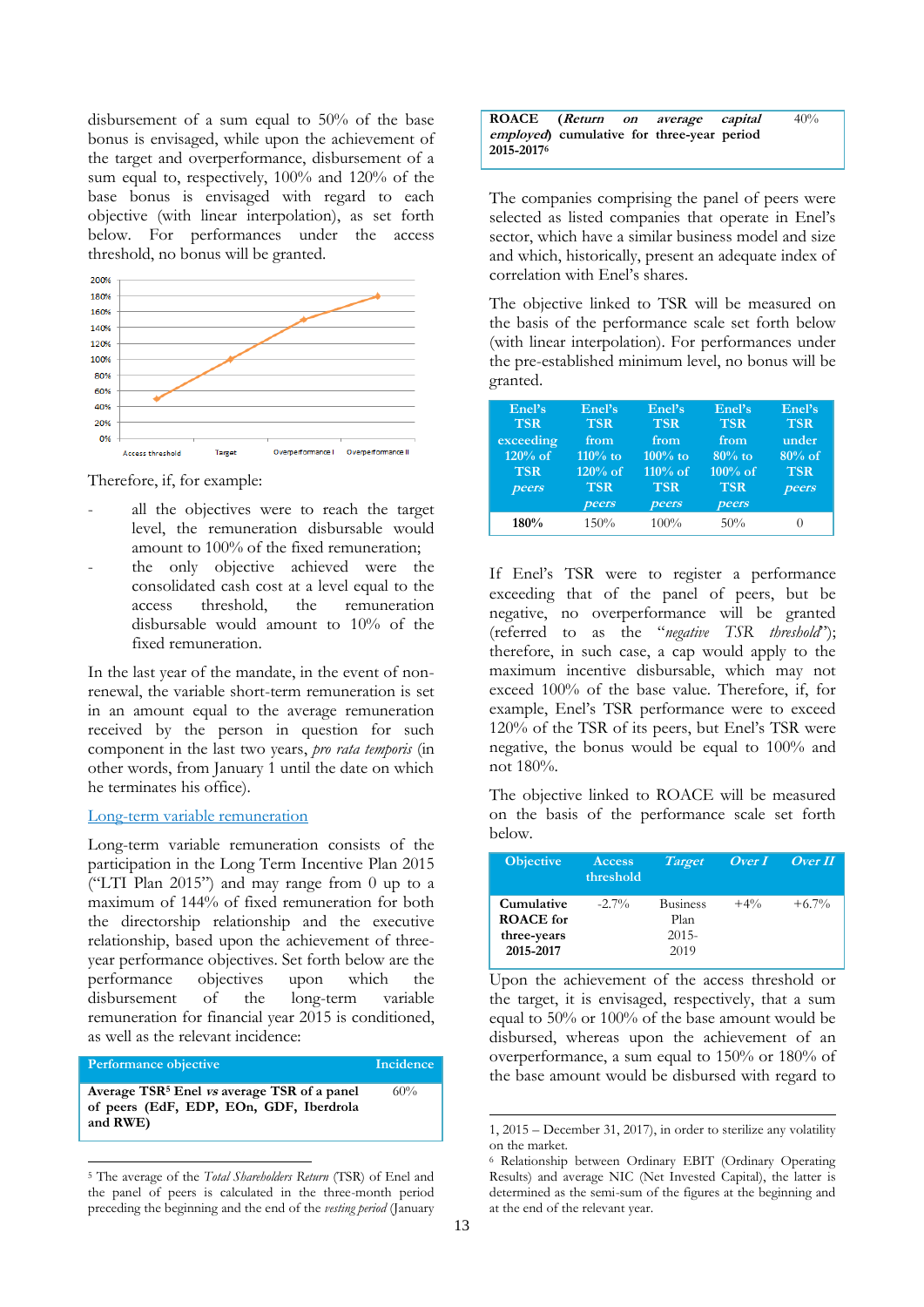each objective (with a linear interpolation between the different thresholds), as indicated herebelow



Therefore, if, for example:

- both objectives (TSR and ROACE) were to reach the target level, the disbursable remuneration would amount to 80% of the fixed remuneration;
- the only objective achieved were the TSR, at a level equal to the access threshold, the remuneration disbursable would be equal to 24% of the fixed remuneration.

In the event of termination of the office, the disbursement of the plan would take place at the natural expiry of the related vesting period, based upon the level of achievement of the performance objectives provided under such plan; if the termination takes place in the year in which the plan is awarded, the disbursement will be made *pro rata temporis* until the date of termination of the office (in such regard, the number of calendar days between January 1 and the date of expiry of the office will be divided by 365 days).

## Payment deferral

The disbursement of a significant portion of the long-term remuneration (70% of the total) is deferred by one year with respect to the year of verification of the level of achievement of the performance objectives (referred to as the *deferred payment*).



(\*) In the event of achievement of the performance objectives.

## Clawback and malus

The Company is entitled to claim back the variable remuneration (both short-term and long-term) paid (or may withhold variable remuneration that is

deferred), if it was paid on the basis of data which subsequently proved to be manifestly misstated.

## Other compensation

With the termination of the directorship and, consequently, of the executive relationship (since the termination as Chief Executive Officer triggers the termination of the office of General Manager), the Chief Executive Officer/General Manager is entitled to the payment of an indemnity equal to two years of the fixed component (for each of the two relationships), in line with the provisions of European Commission's Recommendation No. 385 dated April 30, 2009; such indemnity includes the indemnity in lieu of advance notice provided for under Article 23 of the national collective employment contract for executives of companies which produce goods and services and implies the recipient's waiver of any requests/claims under such national collective employment contract. It is provided that such indemnity shall be paid only in the event of (i) revocation or non-renewal of the directorship relationship without just cause pursuant to Article 2119 of the Italian Civil Code and consequent withdrawal by the Company from the executive office, or (ii) resignation of the person in question from the directorship relationship due to just cause and consequent termination of the executive office.

The Chief Executive Officer/General Manager has also irrevocably granted to the Company, in accordance with Article 1331 of the Italian Civil Code and for a consideration equal to a gross amount of Euro 381,150 (to be paid in three annual installments), the right to activate a noncompetition agreement. Should the Company should exercise such option right, the person in question undertakes to refrain from engaging in, for a period of 1 year following the termination of the directorship and executive relationships, regardless of the reason, either personally or indirectly through a third party, individual or entity, any activity, even on an occasional or gratuitous basis, in competition with or in favor of entities that operate in competition with the Enel Group throughout the entire territory of Italy, France, Spain, Germany, Chile and Brazil. If the Company exercises such option, it will pay to the person in question, within 15 days of the end of the term of such obligations (in other words, upon the expiry of 1 year from the termination of the directorship and executive relationships), a consideration equal to a gross amount of Euro 2,159,850. Under the policy, the breach of the non-competition agreement results in the non-payment of the above mentioned amount or its reimbursement, where Enel has learnt of such breach after the payment. Such breach, furthermore,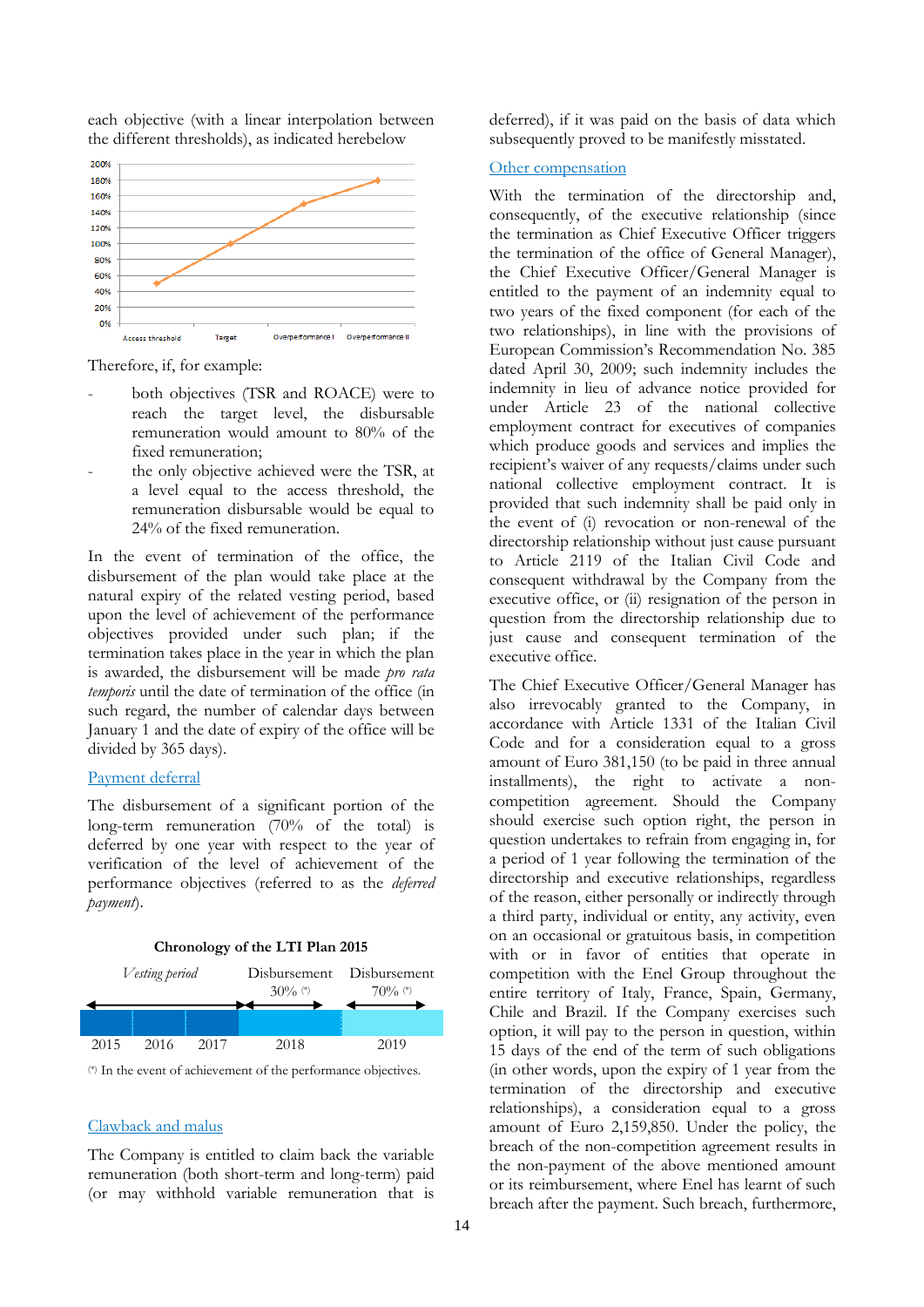triggers the duty to indemnify the damage, which amount has been agreed between the parties as equal to the double of the value of the noncompetition agreement (without prejudice to the Company's right to take action to obtain the exact performance of the agreement).

The policy on non-monetary benefits provides that Enel undertakes to: (i) enter into a specific insurance policy (to cover risks such as death or permanent disability); and (ii) adopt protective measures in the event of judicial or administrative proceedings related to the office (except in cases of willful misconduct or gross negligence established by final judgment or acts clearly committed to the detriment of the Company). The Company has also entered into an insurance policy aimed at ensuring to the person in question social security and pension benefits that are similar to what he would have received, with reference to both the fixed portion and the variable portion of the directorship relationship, had such relationship been considered equivalent to an executive position.

It should be noted that no disbursement of discretional bonuses is envisaged in favor of the Chief Executive Officer/General Manager

## <span id="page-14-0"></span>*1.2.4 Non executive-directors*

With regard to non-executive Directors, the policy – as indicated in paragraph 1.2.1 above – provides that their remuneration consists solely of a fixed emolument (approved by the ordinary Shareholders' Meeting in accordance with Article 2389, paragraph 1, of the Italian Civil Code and Article 23 of the Company's Bylaws), and, for Directors who are also members of one or more committees established within the Board of Directors, of an additional amount determined by the latter, upon proposal of the Nomination and Compensation Committee and upon consultation of the Board of Statutory Auditors.

Such Directors' remuneration is, therefore, composed only of the fixed component approved by the ordinary Shareholders' Meeting upon the director's appointment, at the date hereof equal to Euro 80,000 gross per year, not being provided any variable component.

Furthermore, for all Directors who are at the date hereof also members of one or more committees established within the Board of Directors, the grant of an additional compensation has been determined by the Board, at the meeting held on June 9, 2014, upon proposal of the Nomination and Compensation Committee, after consulting with the Board of Statutory Auditors, in line with the recommendations set forth in Article 6.P.2 of the

Corporate Governance Code. The abovementioned compensation, for participation in each of the committees established within the Board of Directors (*i.e.*, the Control and Risk Committee, the Nomination and Compensation Committee, the Related Parties Committee and the Corporate Governance Committee), are as follows:

- gross annual compensation for the Chairman of the Committee: Euro 30,000
- gross annual compensation for the other members of the Committee: Euro 20,000
- amount due for each attendance (for all members): Euro 1,000 per session

In setting the above-mentioned fees, the Board of Directors also set a maximum limit to the total amount that may be paid to each Director for his/her participation in the above-mentioned Committees, providing that such amount may not, under any circumstances, exceed the limit of Euro 70,000 gross per year.

## <span id="page-14-1"></span>*1.2.5 Executives with strategic responsibilities*

# Remuneration structure and pay mix

As regards Executives with strategic responsibilities, the remuneration policy provides that the compensation structure for such individuals consists of (i) a fixed component, (ii) a short-term variable component and (iii) a long-term variable component, as subdivided below (assuming the achievement of the targets):





# Fixed remuneration

The fixed remuneration of the Executives with strategic responsibilities is aimed at adequately remunerating the skills and expertise that are distinctive and necessary for purposes of performing the office assigned, the scope of responsibilities, and the overall contribution provided in order to achieve business results.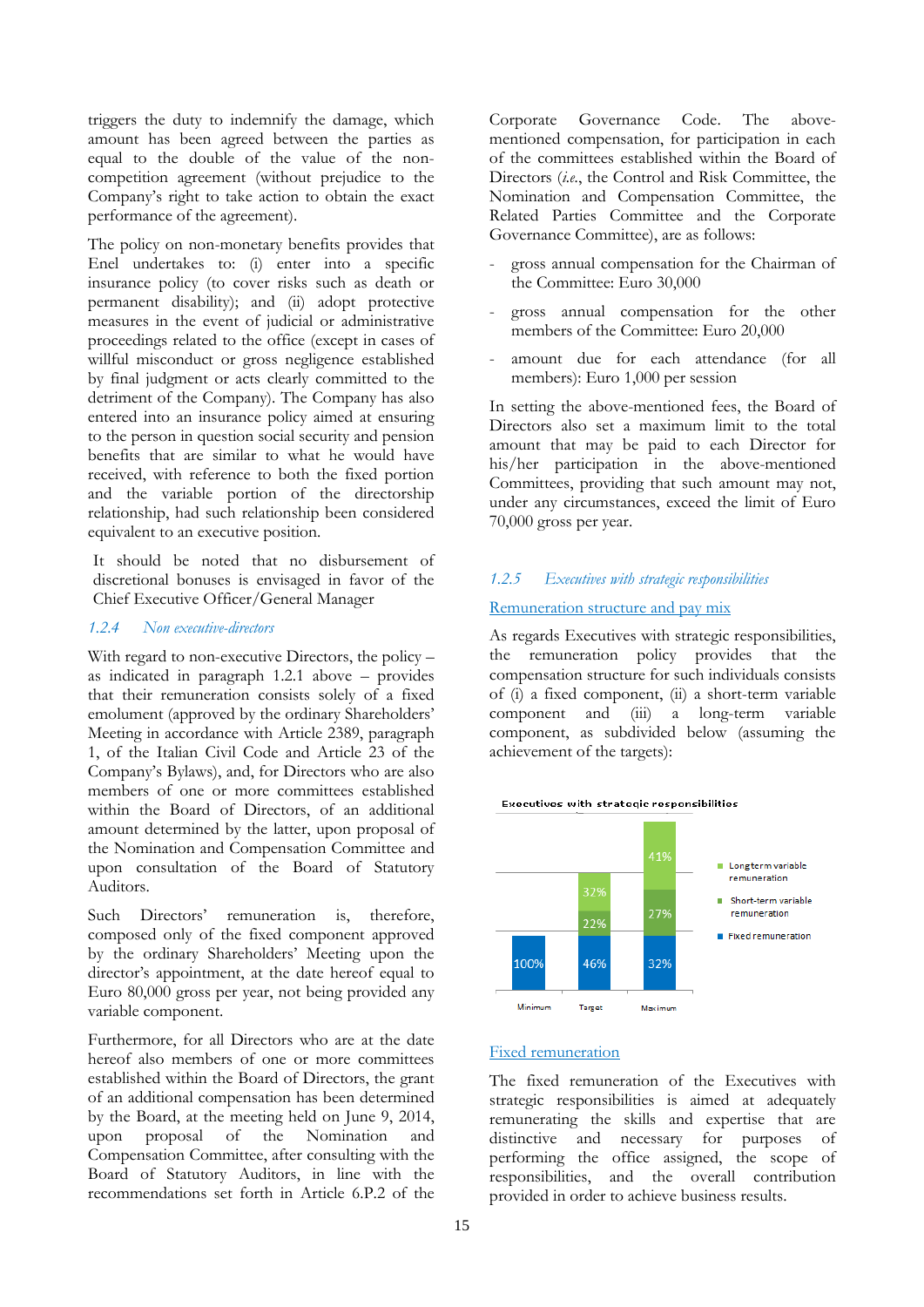## Short-term variable remuneration

The short-term variable remuneration of the Executives with strategic responsibilities is aimed at remunerating the performance from a merit and sustainability standpoint. This remuneration is paid to the Executives with strategic responsibilities, based on role and responsibilities of each of them and weights, in the average, the 47% of the fixed remuneration. In particular, the short-term variable component is granted subject to the achievement of objective, specific, annual targets, based upon the strategic plan and jointly identified by the "Administration, Finance and Control" function and the "Human resources and Organization" function. Such targets include (i) economic-financial targets, in line with the strategic budget targets of the Group as a whole and the individual Functions/Business Lines/Regions/Countries (*e.g.*: consolidated EBITDA and the reduction of operating expenses, as well as the assignment of specific targets for the individual Functions/Business Lines/Regions/Countries); and (ii) technical and/or project-based targets.

It should also be noted that the cash base annually pre-assigned in connection with the short-term variable component (MBO) may vary from the achievement of a minimum level of performance targets (below which the bonus is set to zero) up to a maximum predetermined level in the event of over-performance connected to the targets, which is different depending on the countries and the business of the Group.

## Long-term variable remuneration

The long-term variable remuneration consists of the participation in the LTI Plan 2015, which is described in detail in paragraph 1.2.3 of this report, to which reference is made, which may range from 0 up to a maximum of 126% of the fixed remuneration of Executives with strategic responsibilities, based upon the level of achievement of three-year performance objectives.

Therefore, if, for example:

- both objectives (TSR and ROACE) were to reach the target level, the disbursable remuneration would amount to 70% of fixed remuneration;
- the only objective achieved were the TSR, at a level equal to the access treshold, the disbursable remuneration would amount to 21% of the fixed remuneration.

Please note that the performance objectives of the managers (and, therefore, also of the Executive with strategic responsibilities) of Enel Distribuzione,

Enel Green Power, Endesa and Enersis, are different from Enel's performance objectives, in order to ensure the compliance with the relevant laws and take in account the activities carried out.

## Payment deferral

The payment of a significant portion of the longterm remuneration (equal to  $70\%$  of the total) is deferred by one year with respect to the verification of the achievement of performance objectives (referred to as the *deferred payment*).

## **Chronology of the LTI Plan 2015**



(\*) In the event of achievement of the performance objectives.

# Clawback and Malus Clause

The Company is entitled to claim back the variable remuneration (both short-term and long-term) paid (or to withhold any deferred variable remuneration), if it has been paid on the basis of data which are subsequently proved to be clearly erroneous.

# Other compensation

Usually, in the event of termination of the employment relationship, no additional indemnities or payments are due other than those resulting from the application of the provisions of the national collective contract, when applicable, without prejudice to previous individual agreements, if any, still in force as of the date of this report.

It is envisaged (i) the assignment of an automobile for business and personal use; (ii) the entering into of insurance policies to cover the risk of accidents that may occur outside the professional environment; (iii) the payment by Enel of contributions for the supplementary pension fund, based on the relevant contract, for the Group's executives; (iv) the payment by Enel of contributions for the supplementary healthcare coverage; and, in accordance with the contractual provisions, (v) the adoption of protective measures in the event of legal or administrative proceedings against them in connection with their office (except in cases of willful misconduct or gross negligence established by final judgment or acts clearly committed to the Company's detriment). Such benefits are also granted to the Chief Executive Officer/General Manager, in consideration of its executive relationship with the Company.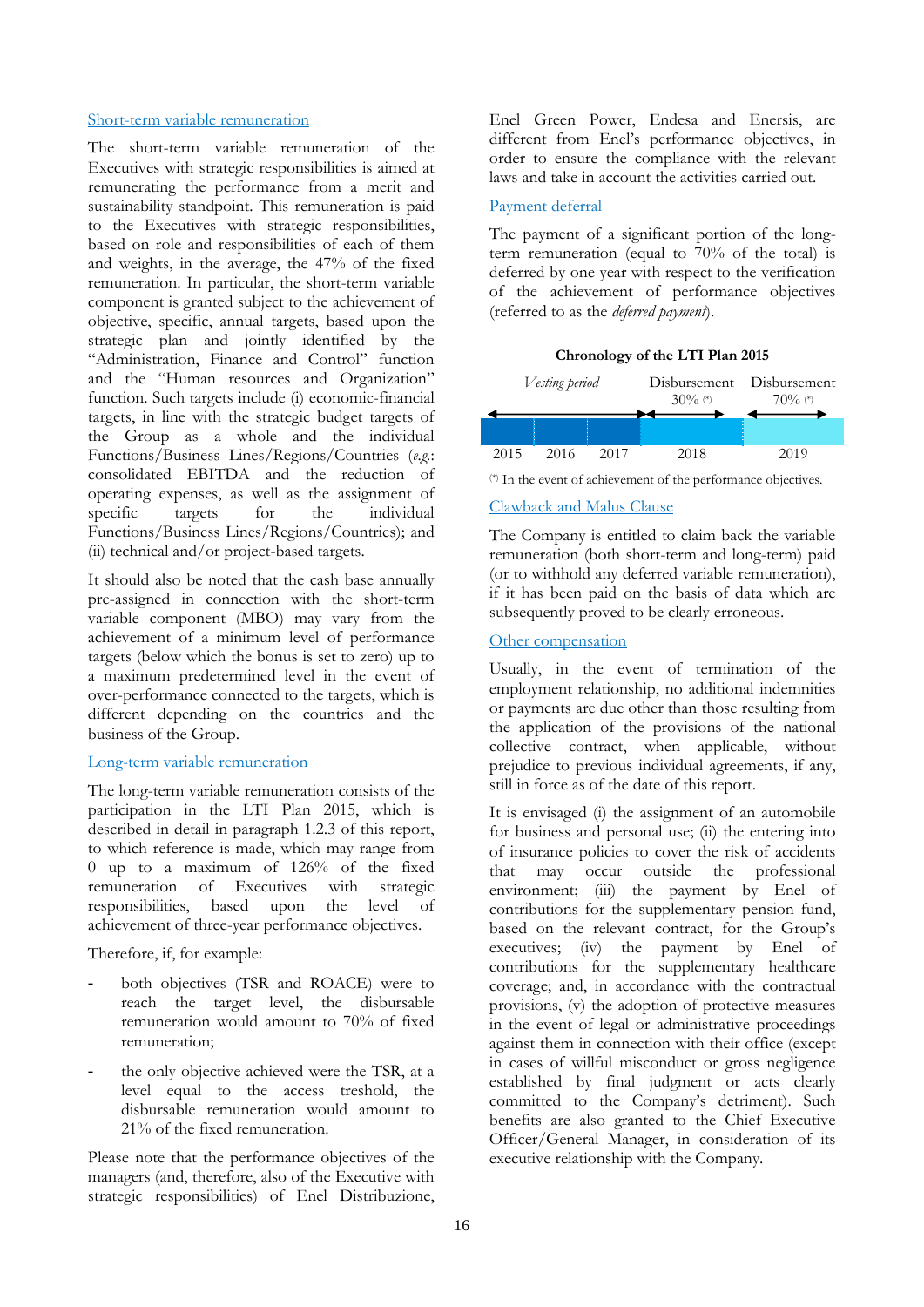**SECTION II: REPRESENTATION OF ITEMS WHICH COMPRISE THE REMUNERATION AND FEES PAID DURING THE RELEVANT FINANCIAL YEAR**

## **2.1 Compensation paid in 2014**

Please find here below detailed information on the compensation paid to the members of the Board of Directors, to the General Manager and to the Executives with strategic responsibilities, on an accrual basis.

These compensations have been paid in compliance with the principles set forth in the Remuneration Policy submitted to the consultative vote of the ordinary Shareholders' Meeting held on May 22, 2014 and with previous individual contracts. In addition, as regards the members of the Board of Directors appointed by the above-mentioned Shareholders' Meeting, the compensation was paid in accordance with the resolutions passed by the Shareholders' Meeting concerning the limits on the remuneration of managing directors (applicable, on the basis of Enel's governance structure also to the office of General Manager).

## <span id="page-16-0"></span>• Fixed Remuneration

<span id="page-16-1"></span>The fixed remuneration of the Chairman and of the Chief Executive Officer/General Manager was approved, pursuant to Article 2389, paragraph 3, of the Italian Civil Code, by the Board of Directors, upon proposal of the Nomination and Compensation Committee, after having received the opinion of the Related Parties Committee and the opinion of the Board of Statutory Auditors. Such compensation absorbs the base pay assigned to the persons concerned, on the basis of the ordinary Shareholders' Meeting (pursuant to Article 2389, paragraph 1, of the Italian Civil Code and Article 23 of the corporate bylaws), in their quality of members of the Board of Directors as well as the compensation due for taking part to the board of directors of Enel's controlled or affiliated companies, that thus shall be waived or reverted to Enel.

The compensation of non-executive directors was approved by the ordinary Shareholders' Meeting, pursuant to Article 2389, paragraph 1, of the Italian Civil Code.

The Board of Directors, upon proposal of the Nomination and Compensation Committee, has verified the achievement by the Chief Executive Officer/General Manager currently in office of a score of 91 points on the *performance* scale used, equivalent to 93% of the maximum amount of the shortterm variable remuneration. The table below specifies the level of achievement of each target.

| Performance targets assigned to the<br><b>Chief Executive Officer/General</b><br>Manager | Points range      | Points assigned                        |
|------------------------------------------------------------------------------------------|-------------------|----------------------------------------|
| Consolidated EBITDA                                                                      | between 15 and 30 | 30                                     |
| Reduction of the consolidated financial<br>debt                                          | between 20 and 40 | 31                                     |
| Ordinary net earnings of the Group                                                       | between 8 and 20  | 20                                     |
| Safety on the workplace                                                                  | between 5 and 10  | 10                                     |
|                                                                                          |                   |                                        |
|                                                                                          |                   | 93% of the maximum short-term variable |
| Total assessment                                                                         | remuneration      |                                        |

As regards the Chief Executive Officer/General Manager currently in office, the amount of such component of remuneration is calculated *pro rata temporis* from the date on which he accepted the office until December 31, 2014.

As regards Chairman currently in office, no disbursement of short-term variable remuneration is envisaged.

As regards the top management (Chairman and Chief Executive Officer/General Manager) whose mandate expired on the occasion of the ordinary Shareholders' Meeting held on 22 May 2014, it should be recalled that, in accordance with the provisions of the Remuneration Policy submitted to the consultative vote of the above-mentioned Shareholders' Meeting, the shortterm variable remuneration was set at an amount equal to the average shortterm variable remuneration granted to the persons in question over the last two years, *pro rata temporis* (*i.e.*, for the period from January 1, 2014 until the date on which he ceased to hold office).

• Short-term variable compensation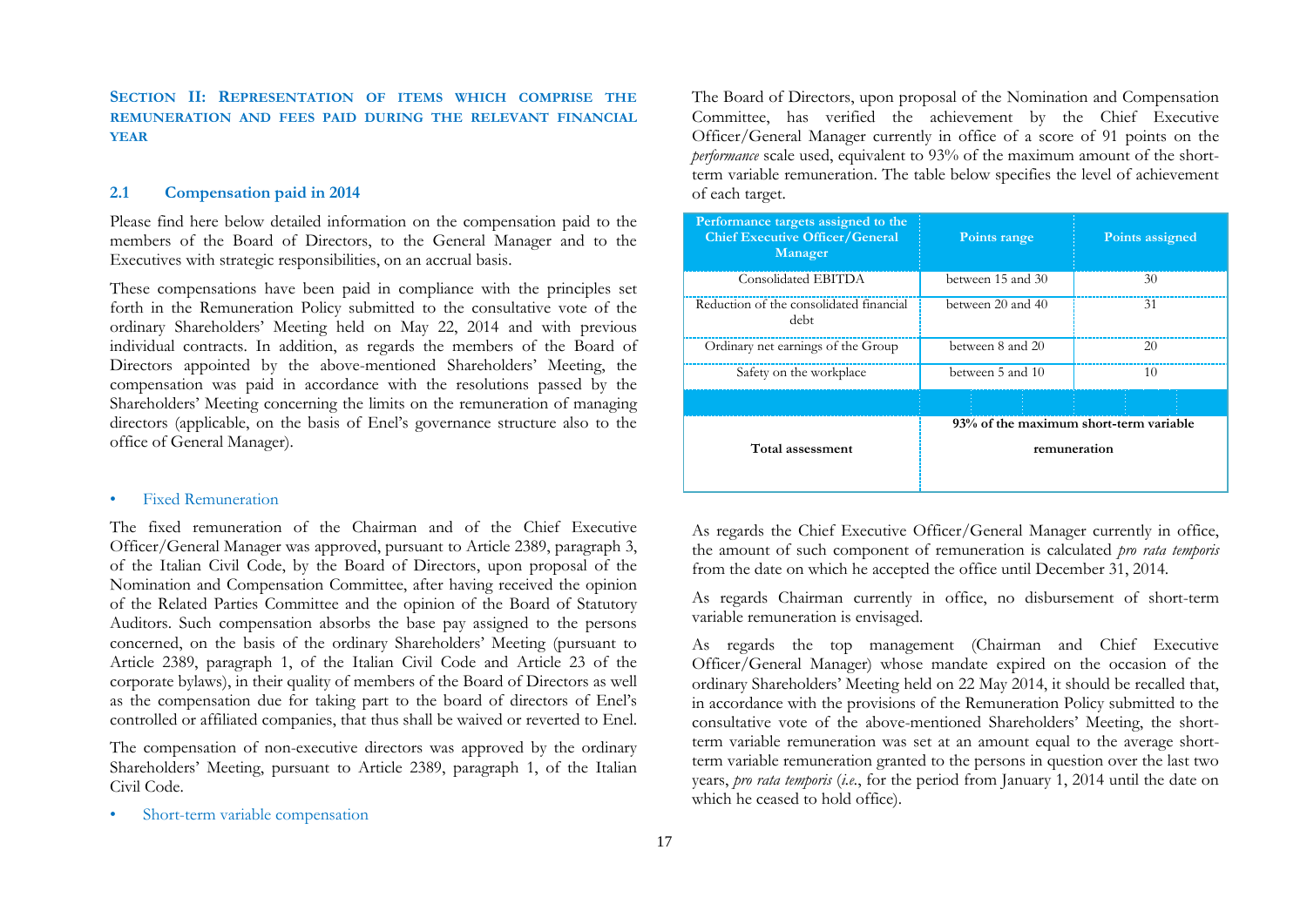The short-term variable component of the remuneration payable to Executives with strategic responsibilities was set on the basis of the performance of each of them in relation to the different targets assigned.

• Long-term variable compensation

The Board of Directors, upon proposal of the Nomination and Compensation Committee, has verified the achievement by both the Chief Executive Officer/General Manager whose mandate expired on the occasion of the ordinary Shareholders' Meeting held on May 22, 2014 and the Executives with strategic responsibilities of the performance targets for the 2012 LTI as indicated below and therefore the payment of the 120% of the long-term variable remuneration (equal to, for the Chief Executive Officer/General Manager expired on the occasion of the ordinary Shareholders' Meeting held on May 22, 2014, Euro 1,366,422, 70% of which deferred until 2016).

| Performance targets assigned to the Chief Performance scale<br>Executive Officer/General Manager and to |          |        |         |         |  |  |
|---------------------------------------------------------------------------------------------------------|----------|--------|---------|---------|--|--|
| Executives with strategic responsibilities                                                              | $\Omega$ | $50\%$ | $100\%$ | $120\%$ |  |  |
| Consolidated EBITDA (gateway target)                                                                    | Achieved |        |         |         |  |  |
| Earning per share (EPS)                                                                                 |          |        |         |         |  |  |
| Return on average capital employed (ROACE)                                                              |          |        |         |         |  |  |
| Overall assessment                                                                                      |          |        |         |         |  |  |

As regards the Chief Executive Officer/General Manager currently in office, it should be noted that the latter was paid the sums resulting from the 2012 LTI approved by the subsidiary Enel Green Power S.p.A. (of which he was chief executive officer/general manager until May 22, 2014). For further information, see the remuneration report made available on Enel Green Power's website [\(www.enelgreenpower.com\)](http://www.enelgreenpower.com/).

## Competitive positioning on the relevant market

Set forth below is the competitive positioning on the relevant market of the compensation package of the Chairman, the Chief Executive Officer/General Manager and the Executives with strategic responsibilities currently in office on the relevant market.

## Chairman

With reference to the Chairman, his remuneration is lower than the average remuneration of non-executive chairmen of the companies on the FTSE/MIB index (data source: The European House – Ambrosetti).

## Chief Executive Officer/General Manager

With reference to the Chief Executive Officer/General Manager, the total remuneration results to be on the relevant benchmark between the first quartile and the market median.

The companies considered for the purpose of the above mentioned benchmark are BG Group, Centrica, EDP, Eni, E.On, GDF Suez, Iberdrola, Repsol, RWE and Total (2013 data).

## Executives with strategic responsibilities

With reference to the Executives with strategic responsibilities, the total remuneration results to be on the relevant benchmark between the first quartile and the market median:

Such benchmark has been prepared taking into consideration about 1,906 positions regarding top executives of the 360 most representative European listed companies as for the market capitalization.

• Shareholders' return (for every 100 Euro invested on January 2, 2014)

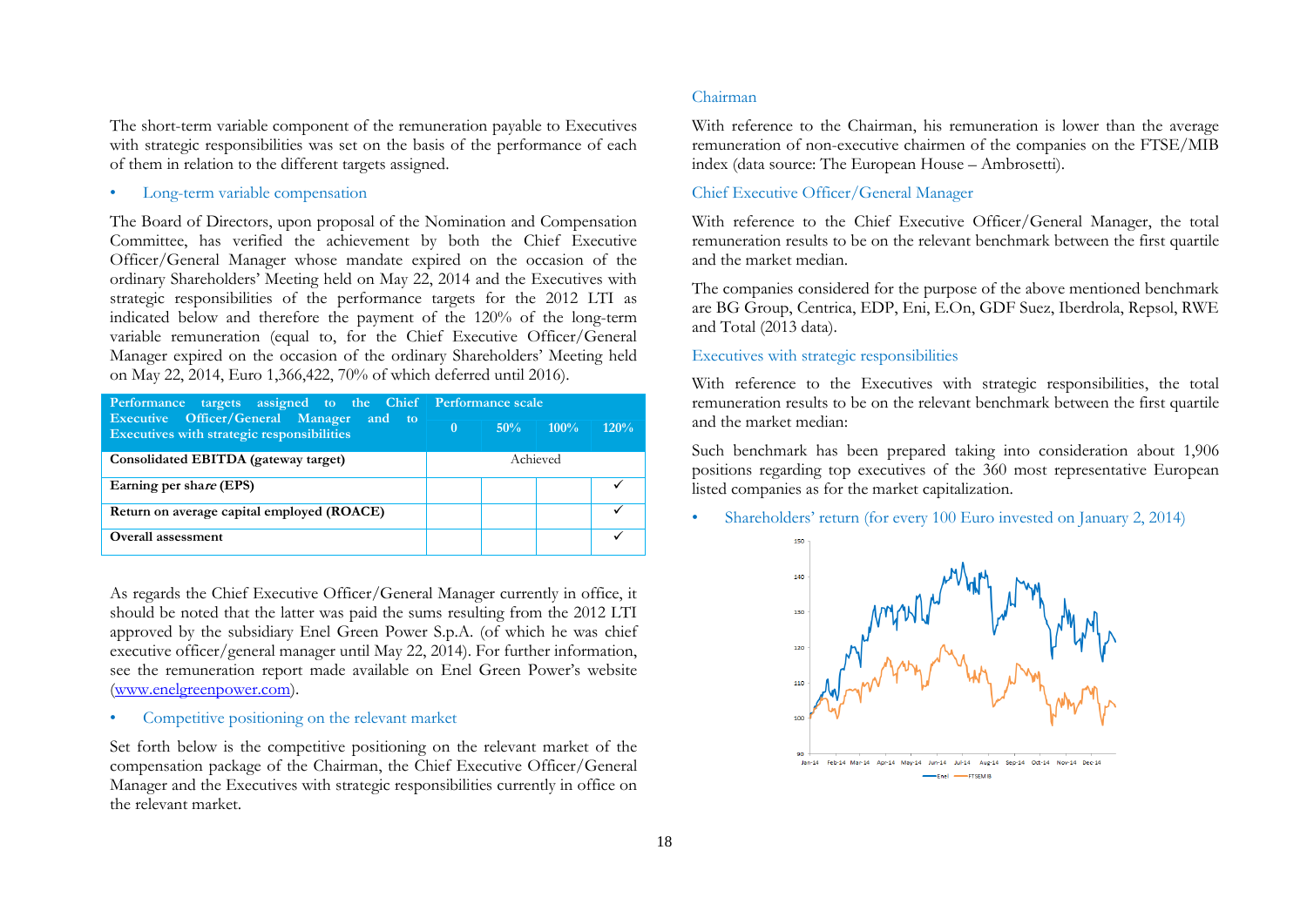# *Table 1: Compensation paid to the members of the Board of Directors, the Board of Statutory Auditors, to the General Manager and to Executives with strategic responsibilities*

The following table sets forth compensation paid in 2014, on an accrual basis, to the members of the Board of Directors and the Regular Statutory Auditors, to the General Manager and to the Executives with strategic responsibilities, in

compliance with Annex 3A, Table 7-*bis*, of Consob's Issuer Regulation. This table includes all the persons holding the aforementioned offices even only for a fraction of the year.

<span id="page-18-0"></span>

| (A)                                     | (B)                                  | (C)                      | (D)                                             | (1)          | (2)                                         |                                           | (3)            | (4)                      | (5)           | (6)       | (7)                    | (8)                                         |
|-----------------------------------------|--------------------------------------|--------------------------|-------------------------------------------------|--------------|---------------------------------------------|-------------------------------------------|----------------|--------------------------|---------------|-----------|------------------------|---------------------------------------------|
| <b>First name</b>                       |                                      | Period in                | Expiry of term                                  | Fixed        | Compensation                                | Non-equity variable<br>compensation       |                | Non-                     | Other         |           | Fair value of          | Indemnity<br>for severance<br>/ cessation   |
| and last name                           | Office                               | which office<br>was held | of office                                       | compensation | for participation<br>in committees          | <b>Bonuses</b><br>and other<br>incentives | Profit sharing | monetary<br>benefits     | compensation  | Total     | equity<br>compensation | <sub>of</sub><br>employment<br>relationship |
| Maria Patrizia<br>Grieco <sup>(1)</sup> | Chairman                             | $05/2014-$<br>12/2014    | Approval of<br>financial<br>statements 2016     | 145,408 (a)  |                                             |                                           |                | 413 $(c)$                |               | 145,821   |                        |                                             |
| Francesco<br>Starace <sup>(2)</sup>     | CEO/GM                               | $05/2014-$<br>12/2014    | Approval of<br>financial<br>statements 2016     | 688,806 (a)  |                                             | 640,589 (b)                               |                | 30,878 (c)               | 127,050 $(d)$ | 1,487,323 |                        |                                             |
| Alessandro<br>Banchi <sup>(3)</sup>     | Director                             | $01/2014-$<br>12/2014    | Approval of<br>financial<br>statements 2016     | 81,945 (a)   | 59,671 (b)                                  |                                           |                |                          |               | 141,616   |                        |                                             |
| Alberto Bianchi<br>(4)                  | Director                             | $05/2014-$<br>12/2014    | Approval of<br>financial<br>statements 2016     | 48,877 (a)   | 34,219 <sup>(b)</sup>                       |                                           |                |                          |               | 83,096    |                        |                                             |
| Paola<br>Girdinio <sup>(5)</sup>        | Director                             | $05/2014-$<br>12/2014    | Approval of<br>financial<br>statements 2016     | 48,877 (a)   | 31,576 (b)                                  | $\sim$                                    |                |                          |               | 80,453    |                        |                                             |
| Alberto<br>Pera (6)                     | Director                             | $05/2014-$<br>12/2014    | Approval of<br>financial<br>statements 2016     | 48,877 (a)   | 31,576 (b)                                  |                                           |                |                          |               | 80,453    |                        |                                             |
| Anna Chiara<br>Svelto (7)               | Director                             | $05/2014-$<br>12/2014    | Approval of<br>financial<br>statements 2016     | 48,877 (a)   | 31,576 (b)                                  | $\sim$                                    |                |                          | ÷.            | 80,453    |                        |                                             |
| Angelo<br>Taraborrelli <sup>(8)</sup>   | Director                             | $01/2014-$<br>12/2014    | Approval of<br>financial<br>statements $2016\,$ | 81,945 (a)   | 62,781 $(b)$                                |                                           |                |                          |               | 144,726   |                        |                                             |
|                                         |                                      |                          |                                                 |              | Directors who ceased to hold office in 2014 |                                           |                |                          |               |           |                        |                                             |
| Salvatore<br>Mancuso <sup>(9)</sup>     | Director no<br>longer in office      | $05/2014-$<br>11/2014    | November<br>2014                                | 37,699 (a)   | 19,986 (b)                                  | ٠                                         | ٠              | $\overline{\phantom{a}}$ | ٠             | 57,685    | $\sim$                 |                                             |
| Paolo Andrea<br>Colombo <sup>(10)</sup> | Chairman no<br>longer in office      | $01/2014$ -<br>05/2014   | Approval of<br>financial<br>statements 2013     | 291,781 (a)  | 14,671 $(b)$                                | 233,425 (c)                               |                | $1,533$ (d)              |               | 541,410   |                        | $(-$ (e)                                    |
| Fulvio<br>Conti <sup>(11)</sup>         | CEO and GM<br>no longer in<br>office | $01/2014-$<br>05/2014    | Approval of<br>financial<br>statements 2013     | 557,605 (a)  |                                             | 1,240,807 (b)                             |                | 32,286 (c)               | ٠             | 1,830,698 | 269,845 (d)            | 2,848,521 (e)                               |
| Lorenzo<br>Codogno <sup>(12)</sup>      | Director no<br>longer in office      | $01/2014$ -<br>05/2014   | Approval of<br>financial<br>statements 2013     | 33,068 (a)   | $26,562$ <sup>(b)</sup>                     | $\sim$                                    |                |                          |               | 59,630    |                        |                                             |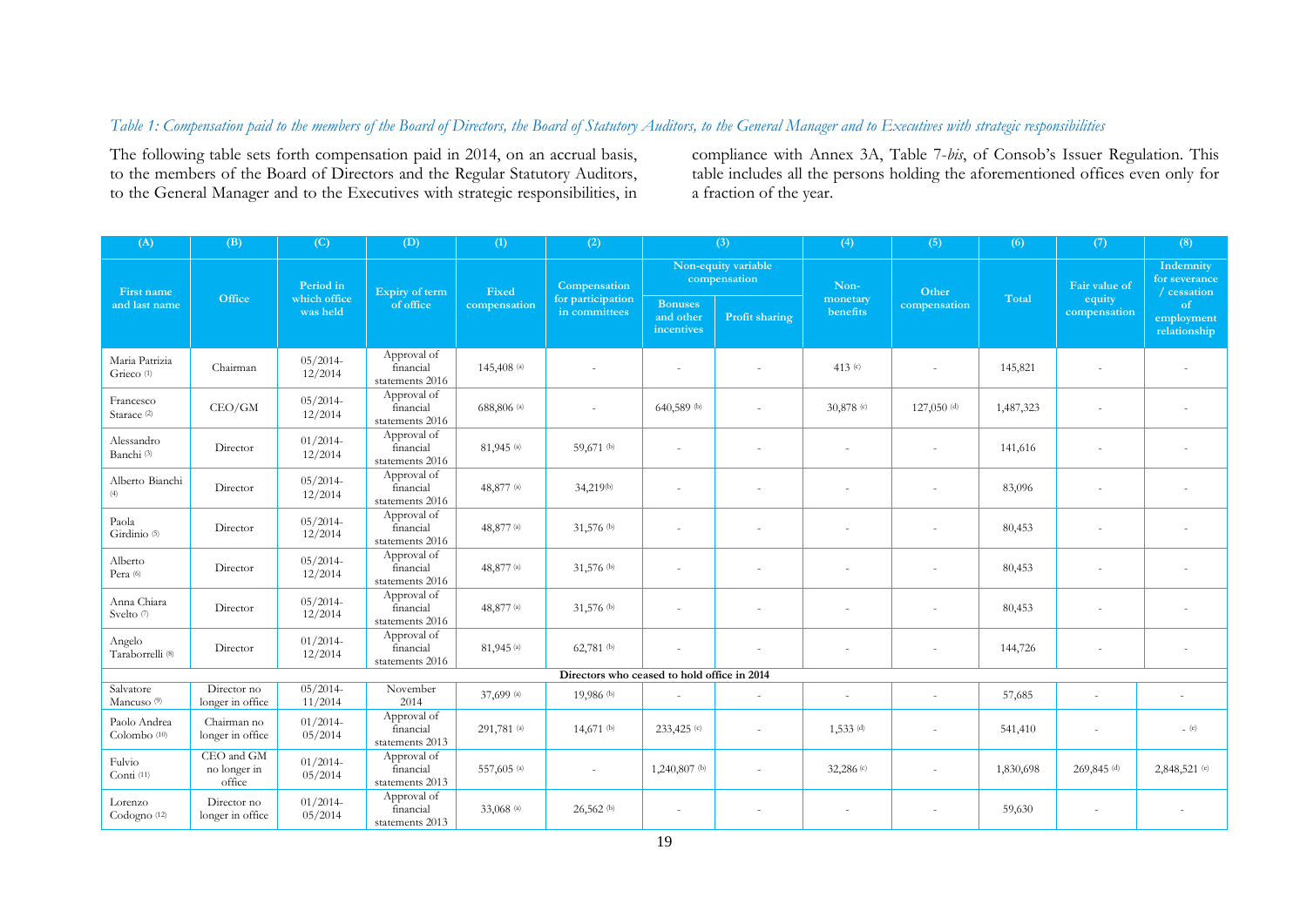| Mauro<br>Miccio <sup>(13)</sup>        | Director no<br>longer in office               | $01/2014-$<br>05/2014  | Approval of<br>financial<br>statements 2013 | 33,068 (a)   | $26,562$ (b) | $\sim$                   |                          |        | $\sim$  | 59,630    | $\sim$                   |           |
|----------------------------------------|-----------------------------------------------|------------------------|---------------------------------------------|--------------|--------------|--------------------------|--------------------------|--------|---------|-----------|--------------------------|-----------|
| Fernando<br>Napolitano <sup>(14)</sup> | Director no<br>longer in office               | $01/2014-$<br>05/2014  | Approval of<br>financial<br>statements2013  | 33,068 (a)   | 27,452 (b)   | $\overline{\phantom{a}}$ |                          |        | $\sim$  | 60,520    | $\sim$                   |           |
| Pedro Solbes<br>$Mira$ (15)            | Director no<br>longer in office               | $01/2014-$<br>05/2014  | Approval of<br>financial<br>statements 2013 | 33,068 (a)   | $20,562$ (b) | $\sim$                   |                          |        | $\sim$  | 53,630    | $\sim$                   |           |
| Gianfranco<br>$T$ osi (16)             | Director no<br>longer in office               | $01/2014-$<br>05/2014  | Approval of<br>financial<br>statements 2013 | 33,068 (a)   | $27,452$ (b) | $\sim$                   |                          | . .    | $\sim$  | 60,520    | $\sim$                   |           |
| Sergio<br>Duca (17)                    | Chairman<br>Board of<br>Statutory<br>Auditors | $01/2014$ -<br>12/2014 | Approval of<br>financial<br>statements 2015 | 85,000 (a)   |              | $\sim$                   |                          |        | $\sim$  | 85,000    | $\sim$                   |           |
| Lidia<br>D'Alessio <sup>(18)</sup>     | Regular auditor                               | $01/2014-$<br>12/2014  | Approval of<br>financial<br>statements 2015 | $75,000$ (a) |              | $\overline{\phantom{a}}$ | $\overline{\phantom{a}}$ |        | $\sim$  | 75,000    | $\overline{\phantom{a}}$ |           |
| Gennaro<br>Mariconda <sup>(19)</sup>   | Regular auditor                               | $01/2014-$<br>12/2014  | Approval of<br>financial<br>statements 2015 | $75,000$ (a) |              | $\overline{\phantom{a}}$ |                          |        | $\sim$  | 75,000    | $\sim$                   |           |
| Total                                  |                                               |                        |                                             | 2,481,037    | 414,646      | 2,114,821                | $\blacksquare$           | 65,110 | 127,050 | 5,202,664 | 269,845                  | 2,848,521 |

#### **Notes:**

#### **(1) Maria Patrizia Grieco – Chairman of the Board of Directors**

- (a) Fixed emolument approved, pursuant to Article 2389, paragraph 3, of the Italian Civil Code, by the Board of Directors at the meeting held on September 11, 2014, upon proposal submitted by the Nomination and Compensatio Committee, after receiving the Related Parties Committee's opinion and the Board of Statutory Auditors' opinion, paid *bro rata temboris* for the period starting on the date of acceptance of the office until December 31, 2 emolument includes the compensation approved for the members of the Board of Directors by the ordinary Shareholders' Meeting held on May 22, 2014, and the compensation and attendance fees due for participation on the Committee established within the Board of Directors of Enel S.p.A. or for offices at Enel's affiliates and/or subsidiaries, which are waived or repaid to Enel.
- (b) Insurance policy covering the risk of accidents that are not work-related.

#### **(2) Francesco Starace – Chief Executive Officer/General Manager**

- (a) Fixed emolument approved, pursuant to Article 2389, paragraph 3, of the Italian Civil Code, by the Board of Directors at the meeting held on September 11, 2014, upon proposal submitted by the Nomination and Compensatio Committee, after receiving the Related Parties Committee's opinion and the Board of Statutory Auditors' opinion, of which Euro 332,973 pertains to the office of Chief Executive Officer and Euro 355,833 pertains to the offi General Manager. Such emolument was paid *pro rata temporis* for the period from the date of acceptance of the office until December 31, 2014 and includes the compensation approved for the members of the Board of Directors ordinary Shareholders' Meeting held on May 22, 2014, as well as the compensation due for the offices held at Enel's affiliates and/or subsidiaries, which are waived or repaid to Enel.
- (b) Short-term variable component for the office of Chief Executive Officer of Euro 309,664 and for the office of General Manager of Euro 330,925, established by the Board of Directors, upon proposal submitted by the Nomin Compensation Committee, following the verification performed, at the meeting held on March 18, 2015, on the level of achievement of annual, actual and specific objectives, that had been assigned to the person in question b Board, paid *pro rata temporis* for the period from the date of acceptance of the office until December 31, 2014.
- Benefits related to: (i) the company car awarded for mixed use (personal and business) for the executive relationship (on the basis of the value subject to pension contributions and taxes, as provided under the ACI tables) insurance policies covering the risk of accidents that are not work-related; (iii) the contributions borne by Enel for the supplementary Pension Fund for the group's executives; and (iv) the contributions borne by Enel for *Associazione Assistenza Sanitaria Integrativa Dirigenza Energia e Multiservizi* (Supplementary Healthcare Association for Executives in the Energy and Multi-services Sector).
- (d) Amount paid, for year 2014, in exchange for the right (option) granted to Enel S.p.A. for the activation of a non-competition agreement.

#### **(3) Alessandro Banchi – Independent director**

- (a) Fixed emolument approved by the ordinary Shareholders' Meeting held on May 22, 2014 and, with respect to the portion corresponding to the previous mandate (2011-2014), by the ordinary Shareholders' Meeting held on Apri 2011.
- (b) Compensation, including the related attendance fees, for participation in the Nomination and Compensation Committee (of an amount of Euro 33,712, as member of the same committee until May 22, 2014 and as chairman start from June 9, 2014 and for participation in the Related Parties Committee (for an amount of Euro 25,959, as chairman until May 22, 2014 and as member of the same committee starting from June 9, 2014).

#### **(4) Alberto Bianchi – Independent director**

- (a) Fixed emolument approved by the ordinary Shareholders' Meeting held on May 22, 2014, paid *pro rata temporis* for the period starting on the date of acceptance of the office until December 31, 2014.
- (b) Compensation, including the related attendance fees, for participation in the Related Parties Committee (for an amount of Euro 19,931, as chairman of the same committee from June 9, 2014) and in the Corporate Governanc Committee (for an amount of Euro 14,288).

#### **(5) Paola Girdinio – Independent director**

(a) Fixed emolument approved by the ordinary Shareholders' Meeting held on May 22, 2014, paid *pro rata temporis* for the period starting on the date of acceptance of the office until December 31, 2014.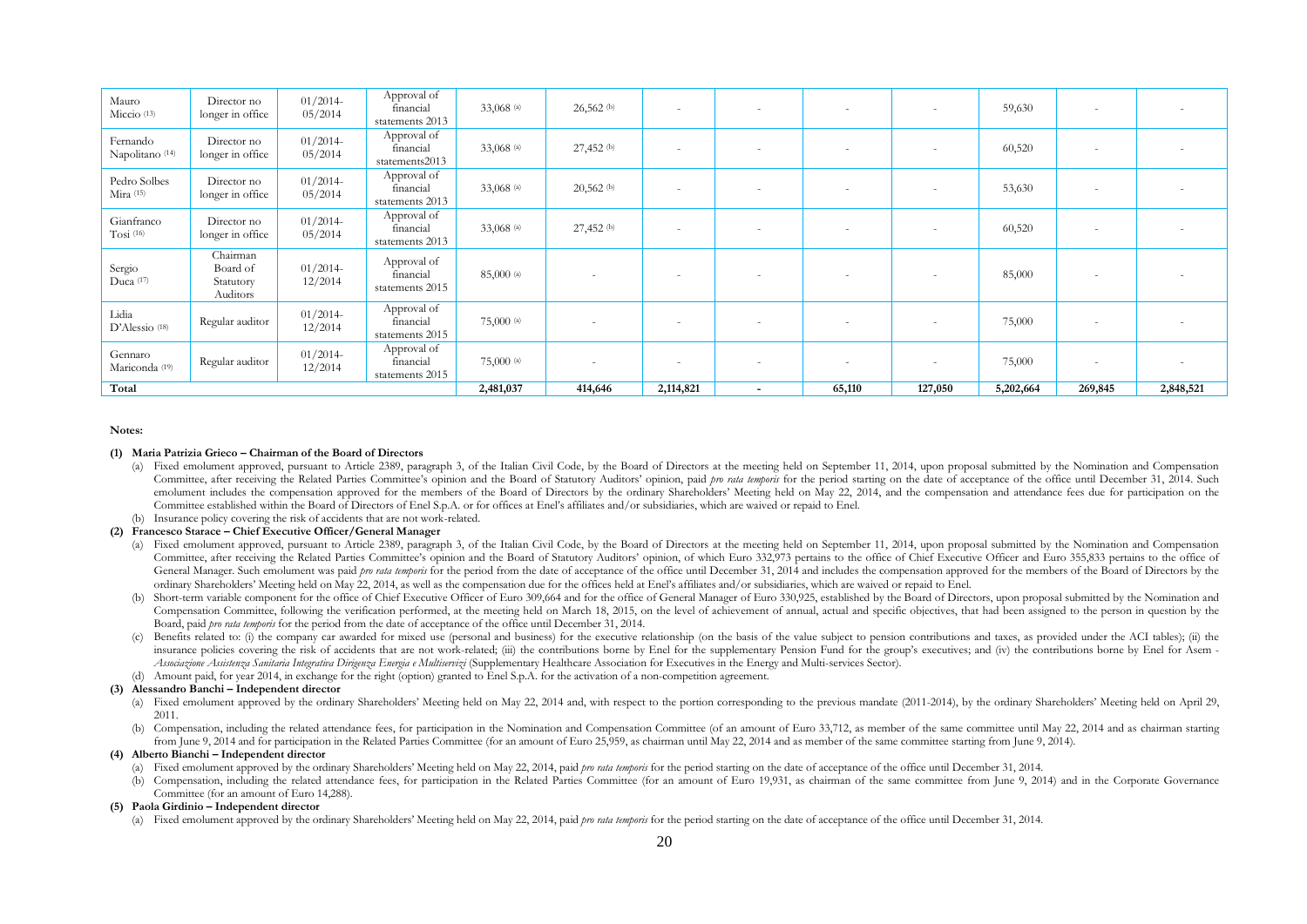(b) Compensation, including the related attendance fees, for participation in the Nomination and Compensation Committee (for an amount of Euro 15,288) and in the Control and Risk Committee (for an amount of Euro 16,288).

#### **(6) Alberto Pera – Independent director**

- (a) Fixed emolument approved by the ordinary Shareholders' Meeting held on May 22, 2014, paid *pro rata temporis* for the period starting on the date of acceptance of the office until December 31, 2014.
- (b) Compensation, including the related attendance fees, for participation on the Nomination and Compensation Committee (for an amount of Euro 15,288) and in the Control and Risk Committee (for an amount of Euro 16,288).

#### **(7) Anna Chiara Svelto – Independent director**

- (a) Fixed emolument approved by the ordinary Shareholders' Meeting held on May 22, 2014, paid *pro rata temporis* for the period starting on the date of acceptance of the office until December 31, 2014.
- (b) Compensation, including the related attendance fees, for participation on the Nomination and Compensation Committee (for an amount of Euro 15,288) and in the Control and Risk Committee (for an amount of Euro 16,288), i accordance with resolutions passed by the Board of Directors on July 10, 2014.

#### **(8) Angelo Taraborrelli – Independent director**

- (a) Fixed emolument approved by the ordinary Shareholders' Meeting held on May 22, 2014 and, with respect to the portion corresponding to the previous mandate (2011-2014), by the ordinary Shareholders' Meeting held on Apri 2011.
- (b) Compensation, including the related attendance fees, for participation in the Control and Risk Committee (for an amount of Euro 37,712 as member of the same committee until May 22, 2014 and chairman starting from June in the former Nomination and Corporate Governance Committee (for an amount of Euro 10,781) until May 22, 2014, and in the Related Parties Committee (for an amount of Euro 14,288) from June 9, 2014.

#### **(9) Salvatore Mancuso – Independent director no longer in office**

(a) Fixed emolument approved by the ordinary Shareholders' Meeting held on May 22, 2014, paid pro rata temporis for the period starting on the date of acceptance of the office until the date of resignation (November 10, 20 (b) Compensation, including the related attendance fees, for participation in the Related Parties Committee (for an amount of Euro 9,493) and in the Corporate Governance Committee (for an amount of Euro 10,493).

#### **(10) Paolo Andrea Colombo – Chairman of the Board of Directors no longer in office**

- (a) Fixed emolument approved, pursuant to Article 2389, paragraph 3, of the Italian Civil Code, by the Board of Directors at the meeting held on November 9, 2011, upon proposal submitted by in the former Compensation Commi after receiving the Related Parties Committee's opinion and the Board of Statutory Auditors' opinion, paid *pro rata temporis* for the period starting on January 1 until the date on which he ceased to hold office.
- (b) Compensation for participation in the former Nomination and Corporate Governance Committee (as chairman of such committee, including attendance fees).
- (c) Short-term variable emolument granted in the year in which he ceased to hold office and paid, in accordance with the terms of the individual agreement, *bro rata temboris* in an amount equal to the average of the emolu component in the last two years of the directorship relationship.
- (d) Insurance policy.
- (e) Please note that the amount provided for in the insurance policy providing for the payment, upon termination of the directorship, of an amount equal to 1/12 of the total consideration awarded in each year of actual d office, inclusive of the fixed and variable components – was paid. This amount is equal to 328,767 euro.

#### **(11) Fulvio Conti – Chief Executive Officer/General Manager no longer in office**

- (a) Fixed emolument approved, pursuant to Article 2389, paragraph 3, of the Italian Civil Code, by the Board of Directors at the meeting held on November 9, 2011, upon proposal submitted by in the former Compensation Commi after receiving the Related Parties Committee's opinion and the Board of Statutory Auditors' opinion, of which Euro 280,110 for the office of Chief Executive Officer and Euro 277,495 for that of General Manager. Such emolu was paid *pro rata temporis* for the period from January 1, 2014 until the date on which he ceased to hold office.
- (b) Variable component (i) short-term portion, for the office of Chief Executive Officer equal to Euro 420,164 and for the office of General Manager equal to Euro 410,716, granted during the year in which he ceased to hold accordance with his individual agreement, paid *pro rata temporis* in an amount equal to the average of the emoluments paid for such component in the last two years of the directorship relationship and the executive relati medium/long-term portion, in the amount of Euro 409,927 related to the LTI Plan 2012 (the remaining 70% of this plan for an amount of Euro 956,495 has been deferred to 2016).
- Benefits related to: (i) the company car assigned for mixed use (personal and work-related) for the executive relationship (on the basis of the value subject to pension contributions and taxes), as provided under the ACI t insurance policies covering the risk of accidents that are not work-related; (iii) contributions borne by Enel for the supplementary Pension Fund for the Group's executives; and (iv) the contributions borne by Enel for Ase *Assistenza Sanitaria Integrativa Dirigenza Energia e Multiservizi* (Supplementary Healthcare Association for Executives in the Energy and Multi-services Sector).
- The options expired on December 31, 2014 and were not exercised since they were out of the money.
- (e) Severance indemnity in the amount of two years of fixed emoluments for the directorship relationship and for the executive relationship, which includes the indemnity in lieu of notice. It should be noted that at the ti hold office, he was also paid with the amount provided under the insurance policy that provided for the payment, upon the termination of the directorship relationship, (i) of one-twelfth of the total emoluments paid, for b and variable portions, for each year of the actual term of the mandate; and (ii) pension and social security contributions in the same amount as he would have received, with reference to both the fixed and variable portion directorship relationship, if such relationship had been deemed equivalent to the executive relationship (for an amount of Euro 1,652,584).

#### **(12) Lorenzo Codogno – Director no longer in office**

- (a) Fixed emolument approved by the ordinary Shareholders' Meeting held on April 29, 2011.
- (b) Compensation for participation in the Control and Risk Committee (for an amount of Euro 15,781) and in the former Nomination and Corporate Governance Committee (for an amount of Euro 10,781).

The above-mentioned emoluments and compensation, with the exception of the attendance fees for attendance at the meetings of the above-mentioned committees (for an amount of Euro 11,000), were calculated pro rata temporis date on which he ceased to hold office and entirety paid in to the Ministry of the Economy and Finance in accordance with the directive of the President of the Council of Ministers - Department of the Public Function dated

#### **(13) Mauro Miccio – Independent director no longer in office**

- (a) Fixed emolument approved by the ordinary Shareholders' Meeting held on April 29, 2011, paid *pro rata temporis* until the date on which he ceased to hold office.
- (b) Compensation, including the related attendance fees, for participation in the Control and Risk Committee (for an amount of Euro 15,781) and in the former Nomination and Corporate Governance Committee (for an amount of 10,781).

#### **(14) Fernando Napolitano – Independent director no longer in office**

- (a) Fixed emolument approved by the ordinary Shareholders' Meeting held on April 29, 2011, paid *pro rata temporis* until the date on which he ceased to hold office.
- (b) Compensation, including the related attendance fees, for participation on the former Compensation Committee (for an amount of Euro 16,671, as chairman of such committee) and the former Nomination and Corporate Governan Committee (for an amount of Euro 10,781).

#### **(15) Pedro Solbes Mira – Independent director no longer in office**

- (a) Fixed emolument approved by the ordinary Shareholders' Meeting held on April 29, 2011, paid *pro rata temporis* until the date on which he ceased to hold office.
- (b) Compensation, including the related attendance fees, for participation on the former Compensation Committee (for an amount of Euro 12,781) and the Related Parties Committee (for an amount of Euro 7,781).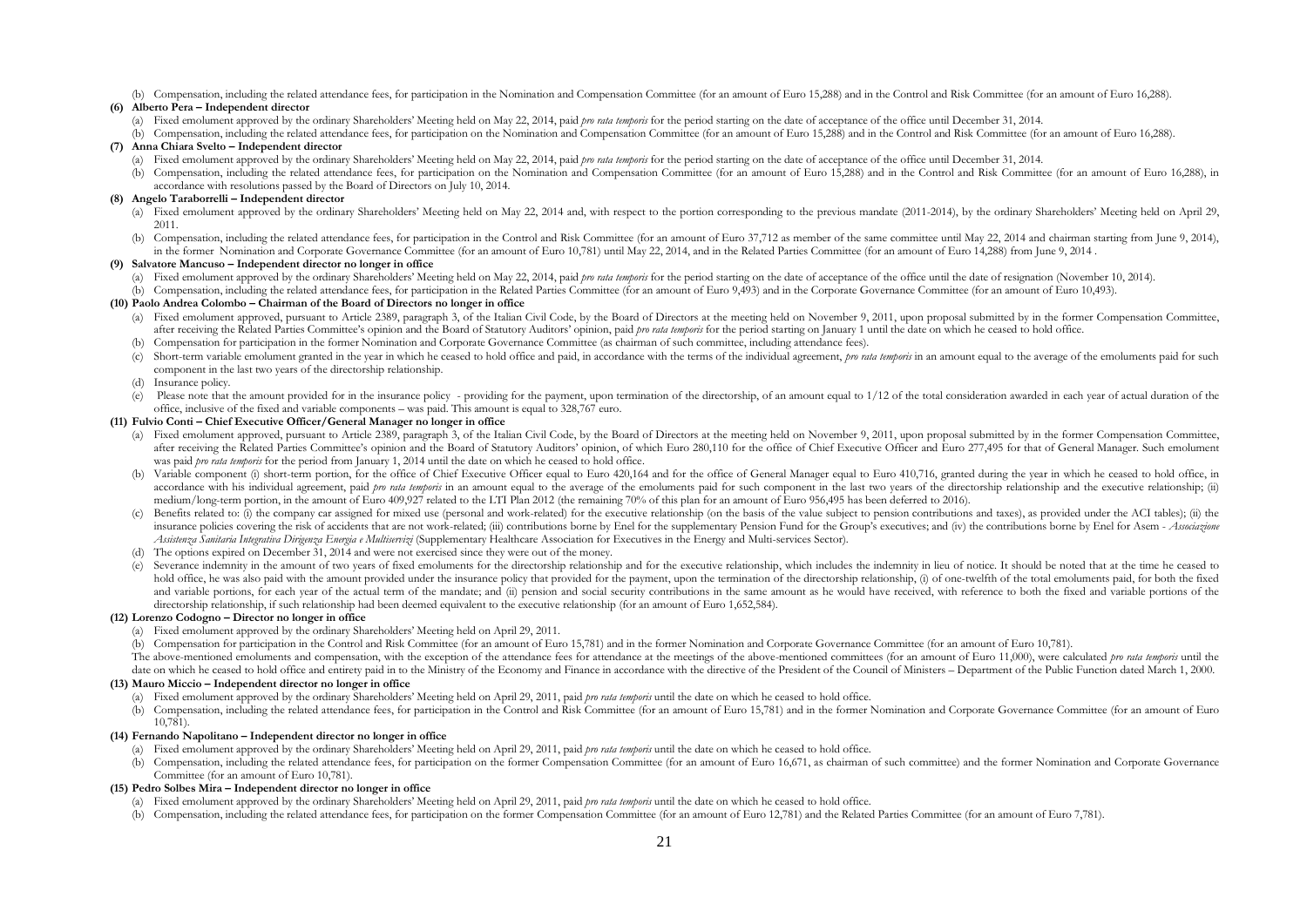#### **(16) Gianfranco Tosi – Independent director no longer in office**

- (a) Fixed emolument approved by the ordinary Shareholders' Meeting held on April 29, 2011, paid *pro rata temporis* until the date on which he ceased to hold office.
- (b) Compensation, including the related attendance fees, for participation in the Control and Risk Committee (for an amount of Euro 19,671, as chairman of such committee until May 22, 2014) and in the Related Parties Commi amount of Euro 7,781).

#### **(17) Sergio Duca – Chairman of the Board of Statutory Auditors**

(a) Fixed emolument approved by the ordinary Shareholders' Meeting held on April 30, 2013.

#### **(18) Lidia D'Alessio – Regular auditor**

(a) Fixed emolument approved by the ordinary Shareholders' Meeting held on April 30, 2013.

## **(19) Gennaro Mariconda – Regular auditor**

(a) Fixed emolument approved by the ordinary Shareholders' Meeting held on April 30, 2013.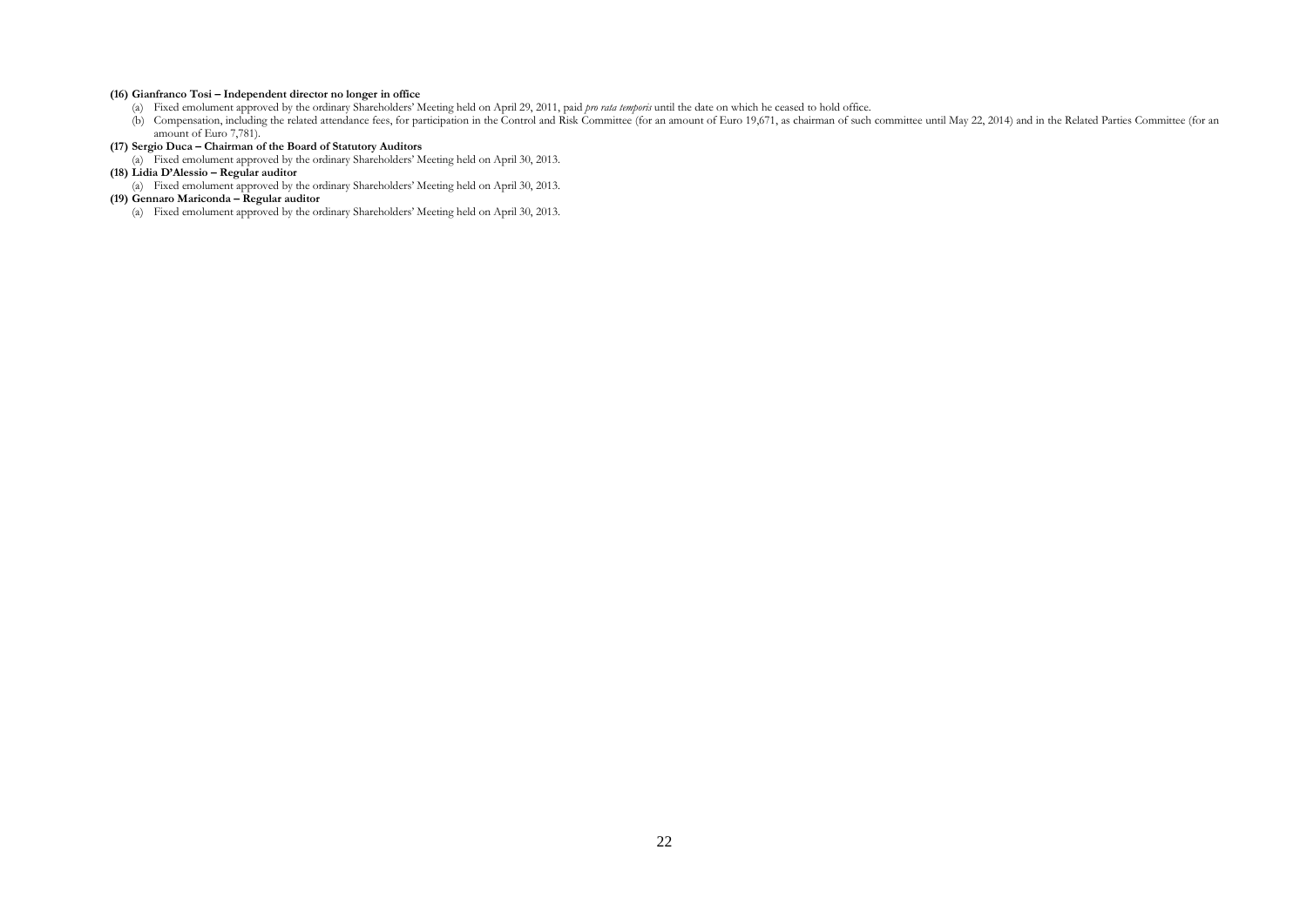| (A)                                                                    | (B)                                                                                               | (C)                                   | (D)                            | (1)                    | (2)                                                                  |                                     | (3)                      |                          | (5)                        | (6)               | (7)                      | (8)                                        |
|------------------------------------------------------------------------|---------------------------------------------------------------------------------------------------|---------------------------------------|--------------------------------|------------------------|----------------------------------------------------------------------|-------------------------------------|--------------------------|--------------------------|----------------------------|-------------------|--------------------------|--------------------------------------------|
| First name                                                             | Office                                                                                            | Period in<br>which office<br>was held | Expiry of<br>term of<br>office | Fixed<br>compensation  | Compensatio<br>n for<br>participation<br>$\mathbf{in}$<br>committees | Non-equity variable<br>compensation |                          | Non-                     | Other                      |                   | Fair value of            | Indemnity<br>for<br>severance/             |
| and last<br>name                                                       |                                                                                                   |                                       |                                |                        |                                                                      | Bonus and<br>other<br>incentives    | Profit<br>sharing        | monetary<br>benefits     | compensatio<br>$\mathbf n$ | Total             | equity<br>compensation   | cessation of<br>employment<br>relationship |
| (I) Compensation from the company that drafts the financial statements |                                                                                                   |                                       |                                |                        |                                                                      |                                     |                          |                          |                            |                   |                          |                                            |
|                                                                        | Exuctives with<br>strategic<br>responsibilities<br>(1)                                            |                                       |                                | 3,238,196              |                                                                      | 2,433,990                           |                          | $255,534$ (2)            |                            | 5,927,720         | $1,135,580$ (3)          | 5,620,000 $(4)$                            |
|                                                                        | (II) Compensation from subsidiaries and affiliates                                                |                                       |                                |                        |                                                                      |                                     |                          |                          |                            |                   |                          |                                            |
| Andrea<br>Brentan <sup>(6)</sup>                                       | Executive with<br>strategic<br>responsibilities<br>(Chief Executive<br>Officer of<br>Endesa S.A.) | $1/2014-$<br>10/2014                  | October<br>2014                | 546,000 <sup>(5)</sup> | $\overline{a}$                                                       | $\overline{\phantom{a}}$            |                          |                          | $769,000^{(5)}$            | $1,315,000^{(5)}$ | $\overline{\phantom{a}}$ | 11,003,000(5)                              |
|                                                                        | Executives with<br>strategic<br>responsibilities<br>(1)                                           |                                       |                                | 3,740,458              |                                                                      | 4,389,465                           |                          | $692,085$ <sup>(2)</sup> | ٠                          | 8,822,008         | $\overline{\phantom{a}}$ | 7,639,621 (4)                              |
| (III) Total                                                            |                                                                                                   |                                       |                                | 7,524,654              | $\overline{\phantom{a}}$                                             | 6,823,455 <sup>(6)</sup>            | $\overline{\phantom{a}}$ | 947,619                  | $769,000^{(5)}$            | 16,064,728        | 1,135,580                | 24,262,621                                 |

#### **Notes:**

(1) After the adoption of the Enel Group's new organizational model, during 2014 a change took place in the Executives with Strategic Responsibilities, which led to a reduction in the number of Executives from 17 to 11 (el 31, 2014). The data set forth in the table include *pro rata temporis* all persons who, in year 2014, held, even for a portion of the year, the role of Executive with Strategic Responsibilities.

(2) Benefits related to (i) the company car awarded for mixed use (personal and business, on the basis of the value subject to pension contributions and taxes, as provided under the ACI tables); (ii) the insurance policies Executive with strategic responsibilities covering the risk of accidents that are not work-related; (iii) the contributions borne by Enel for the supplementary Pension Fund for the group's executives; and (iv) the contribu Supplementary Healthcare Assistance (*Assistenza Sanitaria Integrativa*).

(3) The options expired on December 31, 2014 and were not exercised since they were out of the money.

(4) Severance indemnity paid in lin with the criteria set forth under the national collective employment contract for executives of companies which produce goods and services.

(5) Compensation paid by Endesa S.A. and described in detail in the remuneration report published on February 25, 2015 by the latter as company listed on the Spanish Stock Exchange. For further information, see the report Endesa S.A.'s website [\(http://www.endesa.com/en/accionistas/gobiernocorp/juntasgenerales/Documents/ORDINARY%20GENERAL%20MEETING%202015/INFORME%20REMUNERACIONES\\_EN\\_Sintaxia.pdf](http://www.endesa.com/en/accionistas/gobiernocorp/juntasgenerales/Documents/ORDINARY%20GENERAL%20MEETING%202015/INFORME%20REMUNERACIONES_EN_Sintaxia.pdf) ).

(6) Variable short term and long term component accrued with respect to the year 2014. The short term component is equal to 4,643,442 euro, while the long term component is equal to 2,180,013 euro and is referred to the LT note that 70% of such plan (equal to 5,086,696 euro) is deferred to 2016.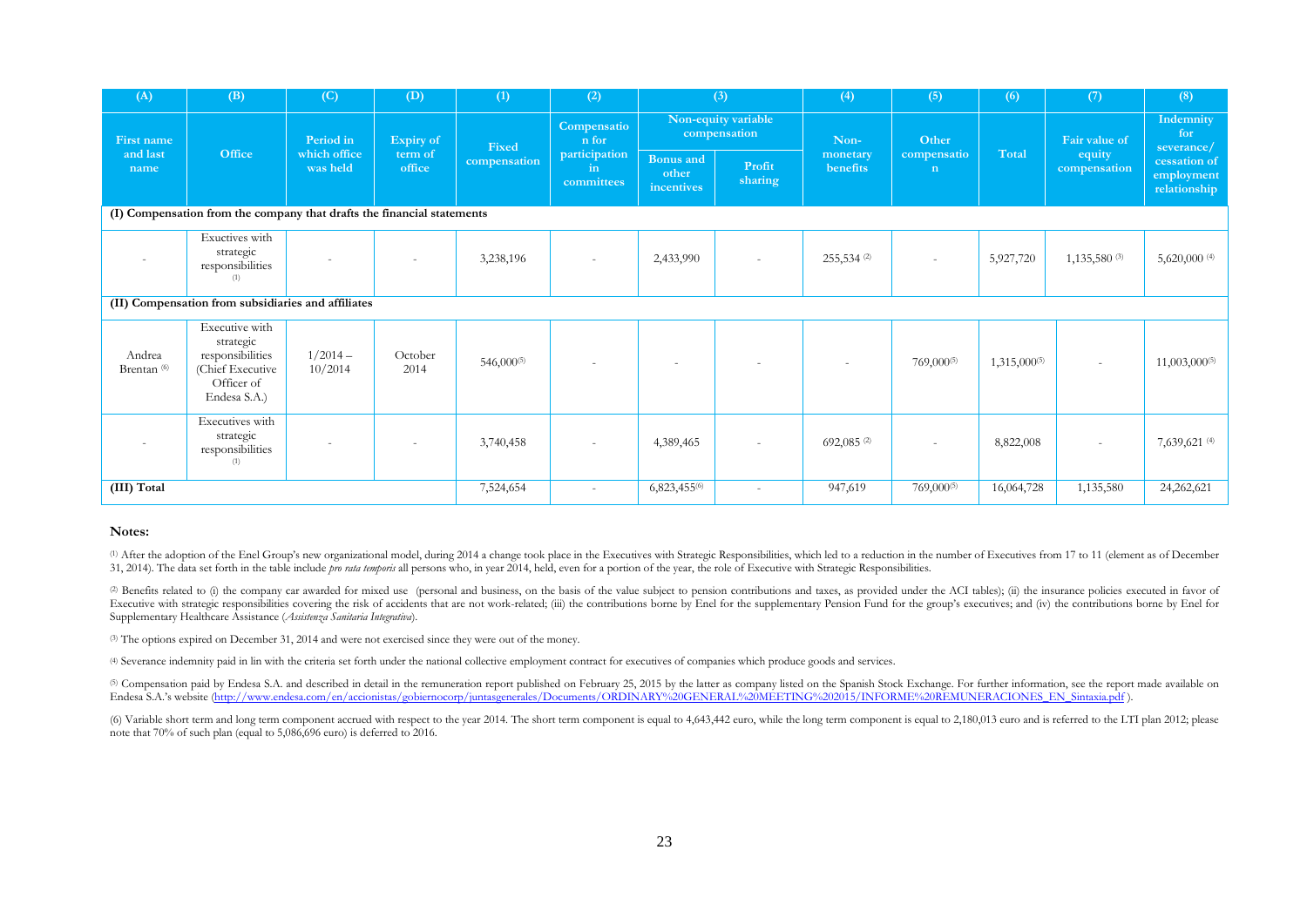# *Table 2: Stock options awarded to the members of the Board of Directors, to the General Manager and to the other Executives with strategic responsibilities*

The following table sets forth the stock options which expired on December 31, 2014, which have been awarded under the stock option plan for 2008 to the members of the Board of Directors, to the General Manager and to the

Executives with strategic responsibilities, in accordance with the provisions of Schedule 3A, Scheme 7-*bis*, of Consob's Issuers Regulation.

<span id="page-23-0"></span>

|                                      |                                                                                    |                                                 | Options held at the beginning | of the year           |                                                                    |                                     | Options awarded during the year |                                                                    |                                          |                  |                                                                              | Options exercised during the<br>year |                           |                                                                                                         | <b>Options</b><br>the<br>expired<br>during the<br>year | <b>Options</b><br>held at the<br>end of the<br>year | <b>Options</b><br>accrued<br>during the<br>year |
|--------------------------------------|------------------------------------------------------------------------------------|-------------------------------------------------|-------------------------------|-----------------------|--------------------------------------------------------------------|-------------------------------------|---------------------------------|--------------------------------------------------------------------|------------------------------------------|------------------|------------------------------------------------------------------------------|--------------------------------------|---------------------------|---------------------------------------------------------------------------------------------------------|--------------------------------------------------------|-----------------------------------------------------|-------------------------------------------------|
| First<br>name<br>and<br>last<br>name | Office                                                                             | Plan                                            | Number<br>of<br>options       | Exerci<br>se<br>price | Period<br>of<br>possibl<br>e.<br>exercis<br>e.<br>(from<br>$-$ to) | <b>Numb</b><br>er of<br>option<br>S | Exerci<br>se<br>price           | Period<br>of<br>possibl<br>e.<br>exercis<br>e.<br>(from<br>$-$ to) | Fair<br>value on<br>the date<br>of award | Date of<br>award | <b>Market</b><br>price of<br>shares<br>underlying<br>the award<br>of options | Numb<br>er of<br>option<br>S         | <b>Exercis</b><br>e price | Market<br>price of<br>the<br>underlyi<br>ng<br>shares<br>on the<br>date of<br>exercise<br>of<br>options | <b>Number</b><br>of options                            | <b>Number</b><br>of options                         | Fair value                                      |
| Fulvio<br>Conti                      | CEO/<br><b>GM</b>                                                                  | Plan 2008<br>(11/06)<br>$2008$ ) <sup>(1)</sup> | 1,587,326<br>(2)              | 7.118                 | 14.04.<br>2011/<br>31.12.<br>2014                                  | $\sim$                              | $\sim$                          | $\sim$                                                             | $\sim$                                   |                  |                                                                              | $\theta$                             | ÷.                        | $\sim$                                                                                                  | 1,587,326                                              | $\theta$                                            | 269,845(3)                                      |
|                                      | Executives with<br>strategic<br>responsibilities                                   |                                                 |                               |                       |                                                                    |                                     |                                 |                                                                    |                                          |                  |                                                                              |                                      |                           |                                                                                                         |                                                        |                                                     |                                                 |
|                                      | (I) Compensation<br>from the company<br>that drafts the<br>financial<br>statements | Plan 2008<br>(11/06)<br>$2008$ <sup>(1)</sup>   | 6,679,885                     | 7.118                 | 14.04.<br>2011/<br>31.12.<br>2014                                  | $\sim$                              | $\overline{\phantom{a}}$        | $\sim$                                                             |                                          |                  |                                                                              | $\theta$                             | $\sim$                    | $\sim$                                                                                                  | 6,679,885                                              | $\theta$                                            | 1,135,580<br>(3)                                |
|                                      | (II) Compensation<br>from subsidiaries<br>and affiliates                           | $\sim$                                          | $\sim$                        | $\sim$                | $\sim$                                                             | $\overline{a}$                      | $\sim$                          | $\sim$                                                             | $\sim$                                   | ٠                | $\overline{a}$                                                               | $\overline{a}$                       | $\sim$                    | $\sim$                                                                                                  |                                                        | $\overline{\phantom{a}}$                            |                                                 |
| (III) Total                          |                                                                                    |                                                 | 8,267,211                     | $\sim$                | 14.04.<br>2011/<br>31.12.<br>2014                                  | $\sim$                              | $\sim$                          | $\overline{\phantom{a}}$                                           | $\sim$                                   | $\sim$           |                                                                              | $\theta$                             | $\sim$                    | $\sim$                                                                                                  | 8,267,211                                              | $\theta$                                            | 1,405,425<br>(3)                                |

#### **Notes**

(1) For information on the stock option plan 2008, see the directors' report for year 2014, as well as the information document on such plan prepared in accordance with Article 84-*bis* of the Issuers Regulation, available at the Company's registered office, at Borsa Italiana S.p.A. and on the Company's website [\(www.enel.com\)](http://www.enel.com/).

(2) Options awarded to the person in question in connection with his executive relationship.

(3) The options expired on December 31, 2014 and were not exercised since they were out of the money.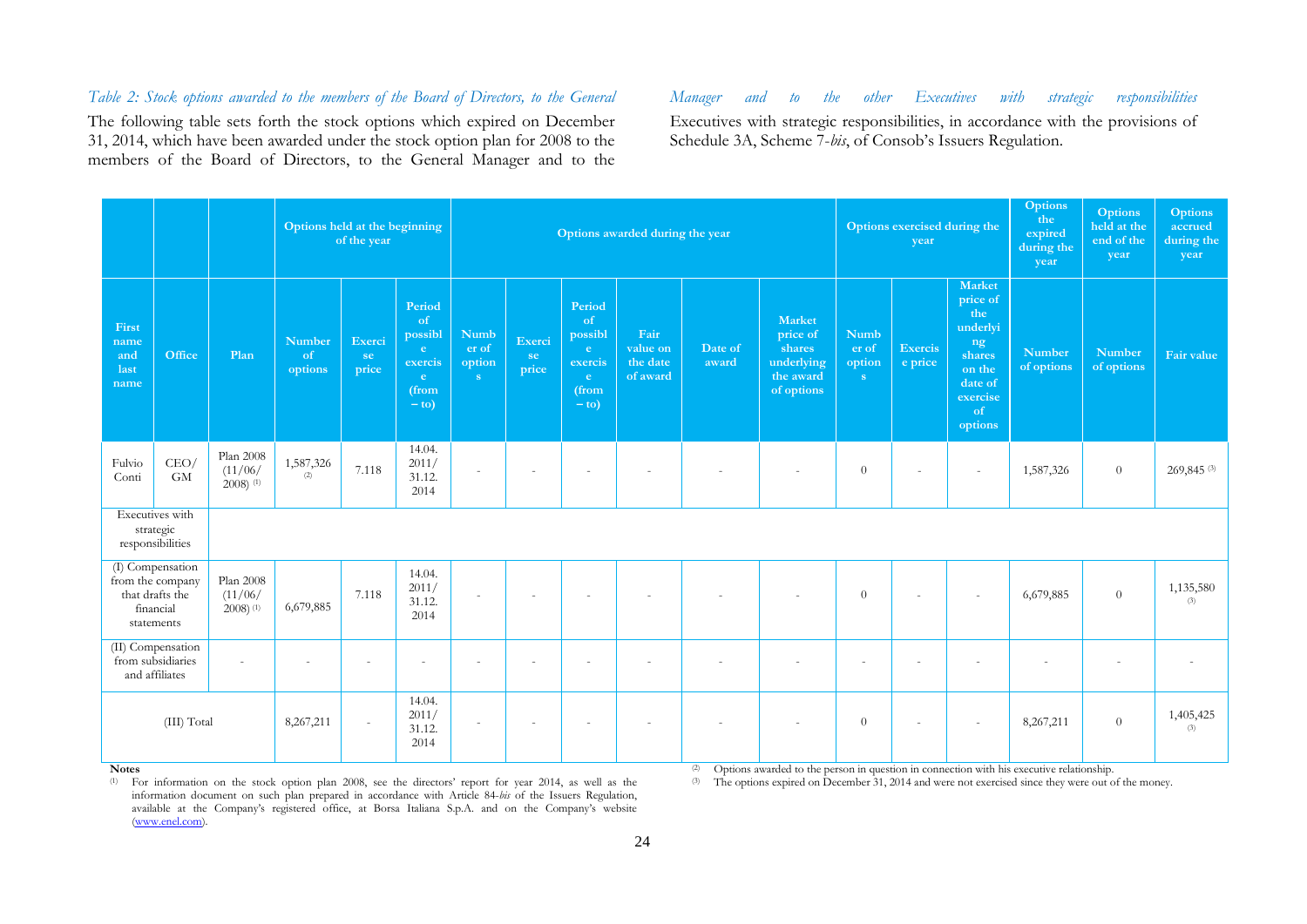# *Table 3: Monetary incentive plans in favor of the members of the Board of Directors, of the General Manager and of the Executives with strategic responsibilities*

General Manager, and of the Executives with strategic responsibilities, on an accrual basis in accordance with the provisions of Schedule 3A, Scheme 7-*bis*, of Consob's Issuers Regulation.

The following table sets forth the compensation deriving from monetary incentive plans in favor of the members of the Board of Directors, of the

| $\mathbf{A}$                                | $\mathbf{B}$                                    | (1)             |                       | (2)                      |                          |                          | (3)                   |                          |                          |  |  |  |  |  |
|---------------------------------------------|-------------------------------------------------|-----------------|-----------------------|--------------------------|--------------------------|--------------------------|-----------------------|--------------------------|--------------------------|--|--|--|--|--|
|                                             |                                                 |                 |                       | Bonus for the year       |                          |                          |                       |                          |                          |  |  |  |  |  |
| First name and                              | Office                                          | Plan            | (A)                   | (B)                      | (C)                      | (A)                      | (B)                   | (C)                      | Other bonuses            |  |  |  |  |  |
| last name                                   |                                                 |                 | Disbursable/Disbursed | <b>Deferred</b>          | Deferral period          | No longer<br>disbursable | Disbursable/disbursed | <b>Still deferred</b>    |                          |  |  |  |  |  |
| Francesco<br>Starace                        | Chief Executive<br>Officer /<br>General Manager | <b>MBO 2014</b> | 640,589               |                          | $\overline{\phantom{a}}$ | $\overline{\phantom{a}}$ |                       |                          |                          |  |  |  |  |  |
| Directors who ceased to hold office in 2014 |                                                 |                 |                       |                          |                          |                          |                       |                          |                          |  |  |  |  |  |
| Paolo<br>Andrea<br>Colombo                  | Chairman                                        | <b>MBO 2014</b> | 233,425               | $\overline{\phantom{a}}$ | $\overline{\phantom{a}}$ | $\overline{\phantom{0}}$ |                       | $\overline{\phantom{a}}$ |                          |  |  |  |  |  |
| Fulvio Conti                                | Chief Executive<br>Officer /<br>General Manager | <b>MBO 2014</b> | 830,880               |                          | $\overline{\phantom{a}}$ |                          | $\sim$                | $\sim$                   |                          |  |  |  |  |  |
|                                             |                                                 | LTI 2012        |                       |                          | $\overline{\phantom{a}}$ | $\overline{\phantom{0}}$ | 409,927               | 956,495                  | $\overline{\phantom{a}}$ |  |  |  |  |  |
|                                             | Total                                           |                 | 1,704,894             | $\overline{a}$           | $\overline{\phantom{a}}$ | $\sim$                   | 409,927               | 956,495                  | $\overline{a}$           |  |  |  |  |  |
| $\bf{A}$                                    | B.<br>(1)                                       |                 |                       |                          |                          |                          |                       |                          |                          |  |  |  |  |  |
| First name and<br>last name                 | <b>Office</b>                                   |                 |                       | Bonus for the year       |                          |                          |                       |                          |                          |  |  |  |  |  |
|                                             | <b>17 Executives</b>                            | Plan            | (A)                   | (B)                      | (C)                      | (A)                      | (B)                   | (C)                      | Other bonuses            |  |  |  |  |  |
| n an                                        | with strategic<br>responsibilities<br>$(*)$     |                 | Disbursable/Disbursed | <b>Deferred</b>          | Deferral period          | No longer<br>disbursable | Disbursable/disbursed | <b>Still deferred</b>    |                          |  |  |  |  |  |
| (I) Compensation from the company           |                                                 | <b>MBO 2014</b> | 1,541,879             | $\overline{\phantom{a}}$ | $\sim$                   | $\overline{\phantom{a}}$ | $\sim$                | $\sim$                   |                          |  |  |  |  |  |
| that drafts the financial statements        |                                                 | LTI 2012        | in 1919.              | $\overline{\phantom{a}}$ | $\sim$                   | $\sim$                   | 892,111               | 2,081,592                | $\sim$                   |  |  |  |  |  |
|                                             | (I) Sub-total                                   |                 | 1,541,879             | $\sim$                   | $\sim$                   | $\sim$                   | 892,111               | 2,081,592                | $\sim$                   |  |  |  |  |  |
| (II) Compensation from subsidiaries         |                                                 | <b>MBO 2014</b> | 3,101,563             | $\sim$                   | $\sim$                   | $\sim$                   | $\sim$                | $\sim$                   | $\overline{\phantom{a}}$ |  |  |  |  |  |
| and affiliates                              |                                                 | LTI 2012        | $\sim$                | $\overline{\phantom{a}}$ | $\sim$                   | $\sim$                   | 1,287,902             | 3,005,104                | $\sim$                   |  |  |  |  |  |
|                                             | (II) Sub-total                                  |                 | 3,101,563             |                          | $\overline{\phantom{a}}$ |                          | 1,287,902             | 3,005,104                |                          |  |  |  |  |  |
|                                             | (III) Total                                     |                 | 4,643,442             | $\overline{\phantom{a}}$ | $\overline{\phantom{a}}$ | $\sim$                   | 2,180,013             | 5,086,696                | $\overline{\phantom{a}}$ |  |  |  |  |  |

#### <span id="page-24-0"></span>**Notes**

(\*) After the adoption of the Enel Group's new organizational model, during 2014 a change took place in the Executives with Strategic Responsibilities, which led to a reduction in the number of Executives from 17 to 11 (el 31, 2014). The data set forth in the table include all persons who, in year 2014, held, even for a portion of the year, the role of Executive with Strategic Responsibilities.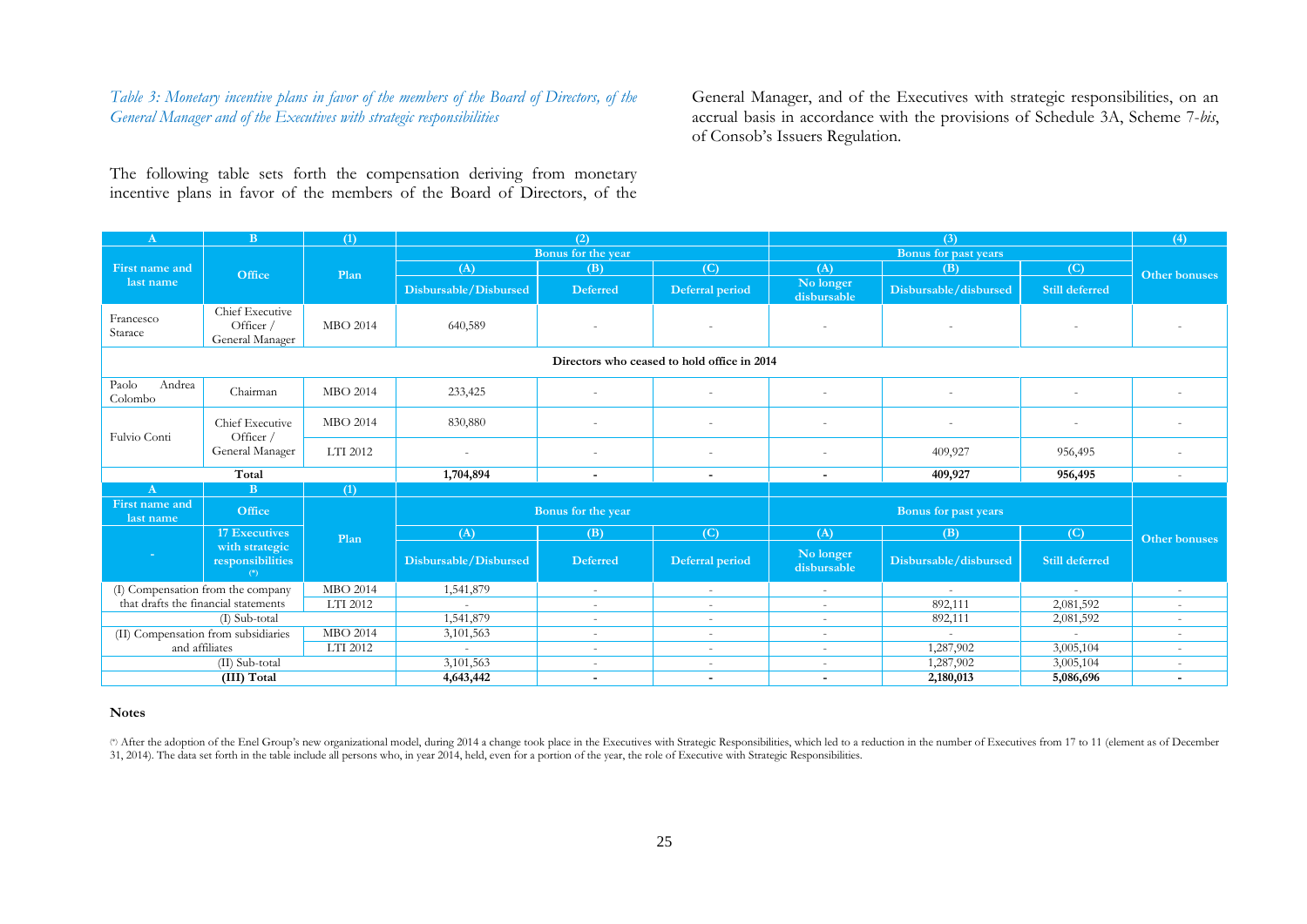# **2.2. Shareholdings held by members of the Board of Directors, of the Board of Statutory Auditors, of the General Manager and of Executives with strategic responsibilities**

The following table sets forth the shares in Enel and its subsidiaries held by the members of the Board of Directors and of the Board of Statutory Auditors, of the General Manager and of Executives with strategic responsibilities, as well as by their spouses who are not legally separated and minor children, either directly or through subsidiaries, trusts or agents, as set forth in the shareholders' ledger, communications received and information gathered from the persons concerned. The data related to the Executives with strategic responsibilities are provided on an aggregate

basis, in accordance with the provisions of Schedule 3A, Scheme 7-*ter*, of Consob' Issuers Regulation.

The table is completed only with reference to the persons who held, over the course of 2014 shares in Enel or companies controlled by it, including those who were in office for a fraction of the year.

<span id="page-25-0"></span>

| <b>Last Name and First</b><br>Name          | Office                                        | Company in which<br>shares are held | Number of shares held at<br>the end of 2013 | Number of shares purchased<br>in 2014 | Number of shares sold<br>in 2014 | Number of shares held at the<br>end of 2014 | Title     |  |  |  |  |  |
|---------------------------------------------|-----------------------------------------------|-------------------------------------|---------------------------------------------|---------------------------------------|----------------------------------|---------------------------------------------|-----------|--|--|--|--|--|
|                                             |                                               |                                     | <b>Members of the Board of Directors</b>    |                                       |                                  |                                             |           |  |  |  |  |  |
|                                             | Chief Executive Officer/                      | Enel S.p.A.                         | 69,787(1)                                   |                                       |                                  | 69,787(1)                                   |           |  |  |  |  |  |
| Starace Francesco                           | General Manager                               | Enel Green Power S.p.A.             | $202,000$ <sup>(2)</sup>                    |                                       |                                  | $202,000$ <sup>(2)</sup>                    | Ownership |  |  |  |  |  |
| Girdinio Paola                              | Director                                      | Enel S.p.A.                         | $\sim$                                      |                                       |                                  | 784 (3)                                     | Ownership |  |  |  |  |  |
| Pera Alberto                                | Director                                      | Enel S.p.A.                         |                                             |                                       |                                  | 1,000(3)                                    | Ownership |  |  |  |  |  |
| Taraborrelli Angelo                         | Director                                      | Enel S.p.A.                         | 20,500                                      |                                       | 20,500                           | $\theta$                                    | $\sim$    |  |  |  |  |  |
| Directors who ceased to hold office in 2014 |                                               |                                     |                                             |                                       |                                  |                                             |           |  |  |  |  |  |
| Colombo Paolo<br>Andrea                     | Chairman of the Board of<br>Directors         | Enel S.p.A.                         | 59,452 (4)                                  |                                       |                                  | 59,452 (4)                                  | Ownership |  |  |  |  |  |
| Conti Fulvio                                |                                               | Enel S.p.A.                         | 683,917 (5)                                 | $\sim$                                |                                  | 683,917 (5)                                 | Ownership |  |  |  |  |  |
|                                             | Chief Executive Officer/<br>General Manager   | Endesa S.A.                         | 200                                         |                                       |                                  | 200                                         | Ownership |  |  |  |  |  |
|                                             |                                               | Enel Green Power S.p.A.             | 162,400 (6)                                 |                                       |                                  | 162,400 (6)                                 | Ownership |  |  |  |  |  |
| Napolitano Fernando                         | Director                                      | Enel S.p.A.                         | 76,540                                      | $\overline{\phantom{a}}$              | $\sim$                           | 76,540                                      | Ownership |  |  |  |  |  |
|                                             |                                               | Enel Green Power S.p.A.             | 34,900 $(7)$                                |                                       |                                  | 34,900 (7)                                  | Ownership |  |  |  |  |  |
|                                             |                                               |                                     | Members of the Board of Statutory Auditors  |                                       |                                  |                                             |           |  |  |  |  |  |
| Mariconda Gennaro                           | Regular auditor                               | Enel S.p.A.                         | 257,860 (8)                                 |                                       | 6,384(9)                         | 251,476                                     | Ownership |  |  |  |  |  |
| Tutino Franco                               | Alternate auditor                             | Enel S.p.A.                         | 262(10)                                     |                                       |                                  | 262(10)                                     | Ownership |  |  |  |  |  |
|                                             |                                               |                                     | Executives with strategic responsibilities  |                                       |                                  |                                             |           |  |  |  |  |  |
|                                             |                                               | Enel S.p.A.                         | 288,629**                                   |                                       | 40,000                           | 274,629***                                  | Ownership |  |  |  |  |  |
| No.11 positions*                            | Executives with strategic<br>responsibilities | Endesa S.A.                         | 500                                         | 4,808                                 | 100                              | $5,128***$                                  | Ownership |  |  |  |  |  |
|                                             |                                               | Enel Green Power S.p.A.             | $145,300$ **                                | 26,020                                | 42,000                           | $145,520***$                                | Ownership |  |  |  |  |  |

 $(1)$  Of which 60,307 are held personally and 9,480 are held by his spouse.

(2) Of which 42,000 are held personally and 160,000 are held by his spouse.

(3) Such shares were held on a date prior to taking over the office of Director.

(4) Of which 51,566 are held personally and 7,886 are held by his spouse.

(5) Of which 674,525 are held personally and 9,392 are held by his spouse.

(6) Of which 137,200 are held personally and 25,200 are held by his spouse. (7) Of which 24,600 are held personally and 10,300 are held by his spouse.

(8) Of which 248,284 are held personally and 9,576 are held by his spouse's heirs.

(9) Shares resulting from the division of his spouse's inheritance.

(10) Shareholding entirely held by his spouse.

\* After the adoption of the Enel Group's new organizational model, during 2014 a change took place in the Executives with strategic responsibilities, which led to a reduction in the number of Executives from 17 to 11 (element as of December 31, 2014). The data set forth in the table include all persons who, in year 2014, held, even for a portion of the year, the role of Executive with strategic responsibilities.

\*\* It should be noted that such number does not include the shares held by Francesco Starace at the end of 2013 (the date on which he held the office of Executive with strategic responsibilities), which are indicated in the first line of the table.

\*\*\* It should be noted that the number of such shares also takes into account the shareholdings that were already held by the persons who in year 2014 took on the office of Executive with strategic responsibilities, as well as those held by the Strategic Executives on the date of termination of their office occurred during 2014.